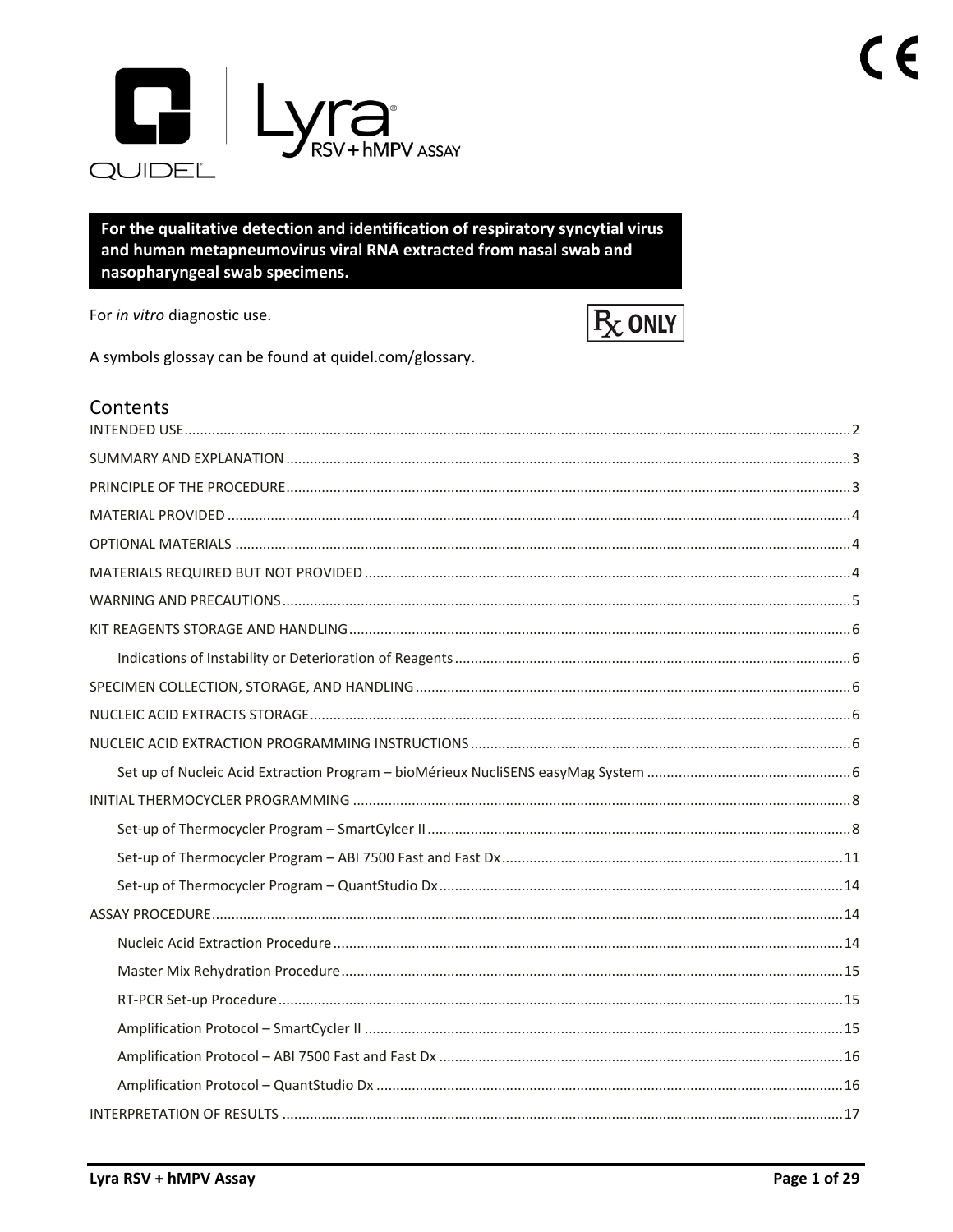# **INTENDED USE**

The Lyra RSV + hMPV Assay is a multiplex Real‐Time PCR (RT‐PCR) assay for the qualitative detection and identification of respiratory syncytial virus (RSV) and human metapneumovirus (hMPV) ribonucleic acid (RNA) extracted from nasal and nasopharyngeal swab specimens from patients with signs and symptoms of respiratory infection. This *in vitro* diagnostic test is intended to aid in the differential diagnosis of RSV and hMPV infections in humans in conjunction with clinical and epidemiological risk factors. This test is not intended to differentiate the two subtypes of RSV or the four genetic sub‐lineages of hMPV.

Negative results do not preclude RSV infection and/or hMPV infection and should not be used as the sole basis for diagnosis, treatment or other patient management decisions.

Conversely, positive results do not rule‐out bacterial infection or co‐infection with other viruses. The agent detected may not be the definite cause of disease. The use of additional laboratory testing and clinical presentation must be considered in order to obtain the final diagnosis of respiratory viral infection.

The Lyra RSV + hMPV Assay can be performed using either the QuantStudio  $\degree$  Dx RT-PCR Instrument, the Applied Biosystems® (ABI) 7500 Fast Dx RT‐PCR Instrument or the Applied Biosystems 7500 Fast RT-PCR Instrument, or the Cepheid SmartCycler® II System.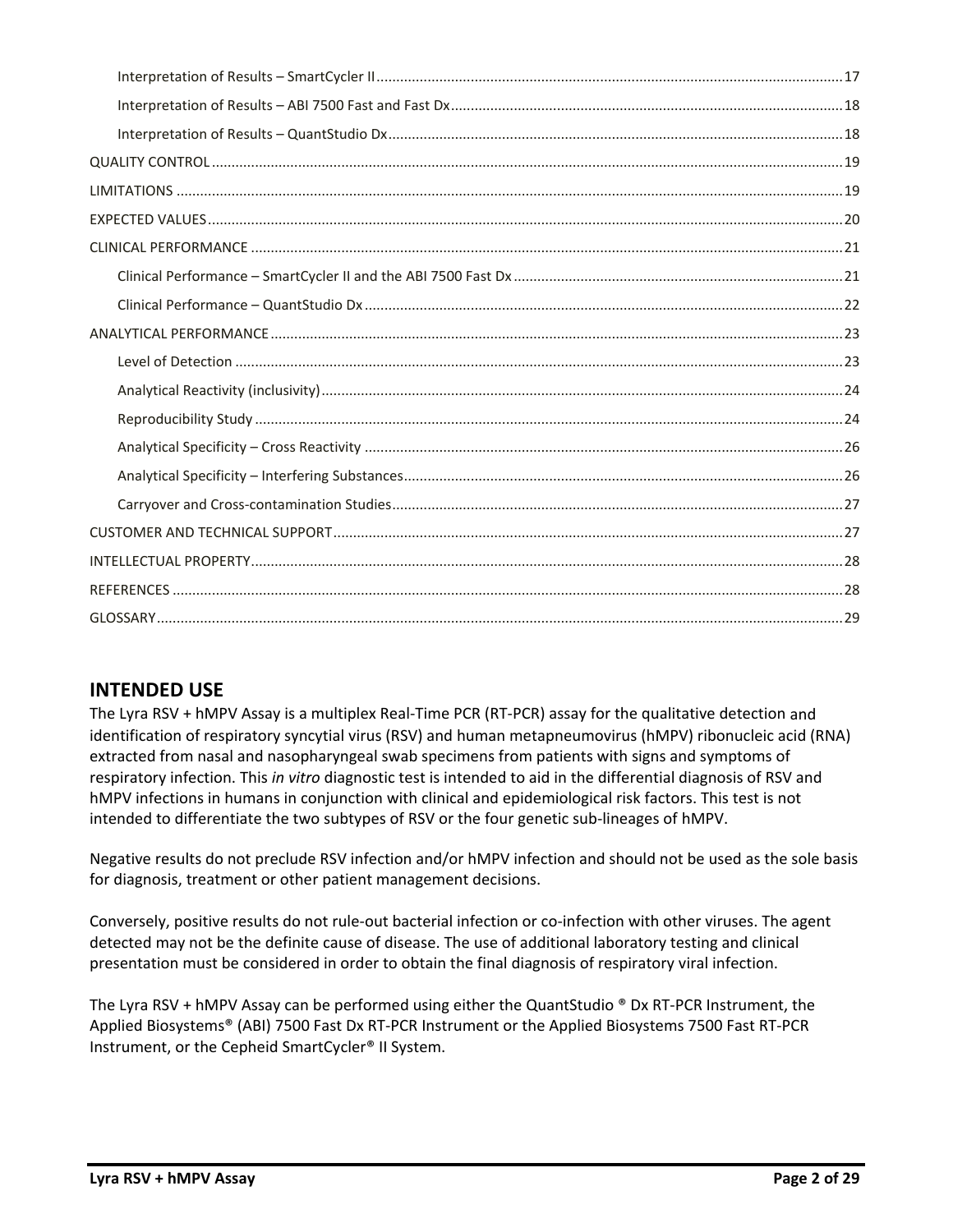### **SUMMARY AND EXPLANATION**

**RSV:** Human respiratory syncytial virus (RSV) is a negative single-strande[d RNA virus](http://en.wikipedia.org/wiki/RNA_virus) of the family *[Paramyxoviridae](http://en.wikipedia.org/wiki/Paramyxoviridae)*. RSV is the major cause of lower respiratory tract infection and hospital visits during infancy and childhood. In the United States, 60% of infants are infected during their first RSV season, and nearly all children will have been infected with the virus by 2–3 years of age.<sup>1</sup> Of those infected with RSV, 2% to 3% will develop [bronchiolitis,](http://en.wikipedia.org/wiki/Bronchiolitis) necessitating hospitalization.<sup>2</sup> Natural infection with RSV induces protective immunity that wanes over time—possibly more so than other respiratory viral infections—and thus people can be infected multiple times. Sometimes an infant can become symptomatically infected more than once, even within a single RSV season. Severe RSV infections have increasingly been found among elderly patients. RSV subtypes A and B are present either simultaneously or alternately during yearly epidemics and there are several supporting studies indicating that RSV-A induced bronchiolitis is more severe than an RSV-B induced  $one<sup>3</sup>$ 

**hMPV:** Human metapneumovirus (hMPV) is a negative single-stranded [RNA](http://en.wikipedia.org/wiki/RNA) [virus](http://en.wikipedia.org/wiki/Virus) of the family *[Paramyxoviridae](http://en.wikipedia.org/wiki/Paramyxoviridae)* first isolated in 2001 in the Netherlands.<sup>4</sup> hMPV may be the second most common cause (after RSV) of lower respiratory infection in young children. Compared with RSV, infection with hMPV tends to occur in slightly older children and produce disease that is less severe. Co-infection with both viruses can occur and is generally associated with more severe disease.

hMPV accounts for approximately 7.1% of respiratory tract infections.<sup>5</sup> The virus appears to be distributed worldwide and have a seasonal distribution with its incidence comparable to that for the [influenza](http://en.wikipedia.org/wiki/Influenza) viruses during winter. [Serologic](http://en.wikipedia.org/wiki/Serologic) studies have shown that by the age of five, virtually all children have been exposed to the virus.<sup>6</sup> hMPV generally causes mild respiratory tract infection. However, small children, the elderly, and immuno-compromised individuals are at risk for severe disease and hospitalization.

Sequence analyses of the hMPV genome have shown that hMPV strains circulating around the world can be divided into two main genetic lineages (A and B) representing two serotypes, each comprising two sublineages  $(A1, A2, B1, and B2).$ <sup>7</sup>

### **PRINCIPLE OF THE PROCEDURE**

The assay detects viral nucleic acids that have been extracted from a patient sample. A multiplex Real-time RT-PCR reaction is carried out under optimized conditions in a single tube generating amplicons for RSV, hMPV and the Process Control (PRC). Identification of RSV and hMPV and the PRC occurs by the use of target-specific primers and fluorescent-labeled probes that hybridize to conserved regions in the NS2 and polymerase gene of RSV and, polymerase gene of hMPV and the PRC.

| <b>Lyra Probe Labels</b>    |                                |  |  |  |  |  |  |
|-----------------------------|--------------------------------|--|--|--|--|--|--|
| <b>Target</b><br><b>Dye</b> |                                |  |  |  |  |  |  |
| <b>RSV</b>                  | FAM                            |  |  |  |  |  |  |
| hMPV                        | CAL Fluor <sup>™</sup> Red 610 |  |  |  |  |  |  |
| PRC.                        | Quasar <sup>®</sup> 670        |  |  |  |  |  |  |

The following is a summary of the procedure:

- 1. Sample Collection: Obtain nasal or nasopharyngeal swabs specimens using standard techniques from symptomatic patients. Transport, store, and process these specimens according to established laboratory procedures.<sup>8</sup>
- 2. Nucleic Acid Extraction: Extract nucleic acids from the specimens with the bioMérieux® NucliSENS® easyMAG® System following the manufacturer's instructions and using the appropriate reagents (See Materials Required but Not Provided). Use of other extraction systems with the Lyra RSV + hMPV Assay has not been validated. Validation of these other systems is the responsibility of the end user.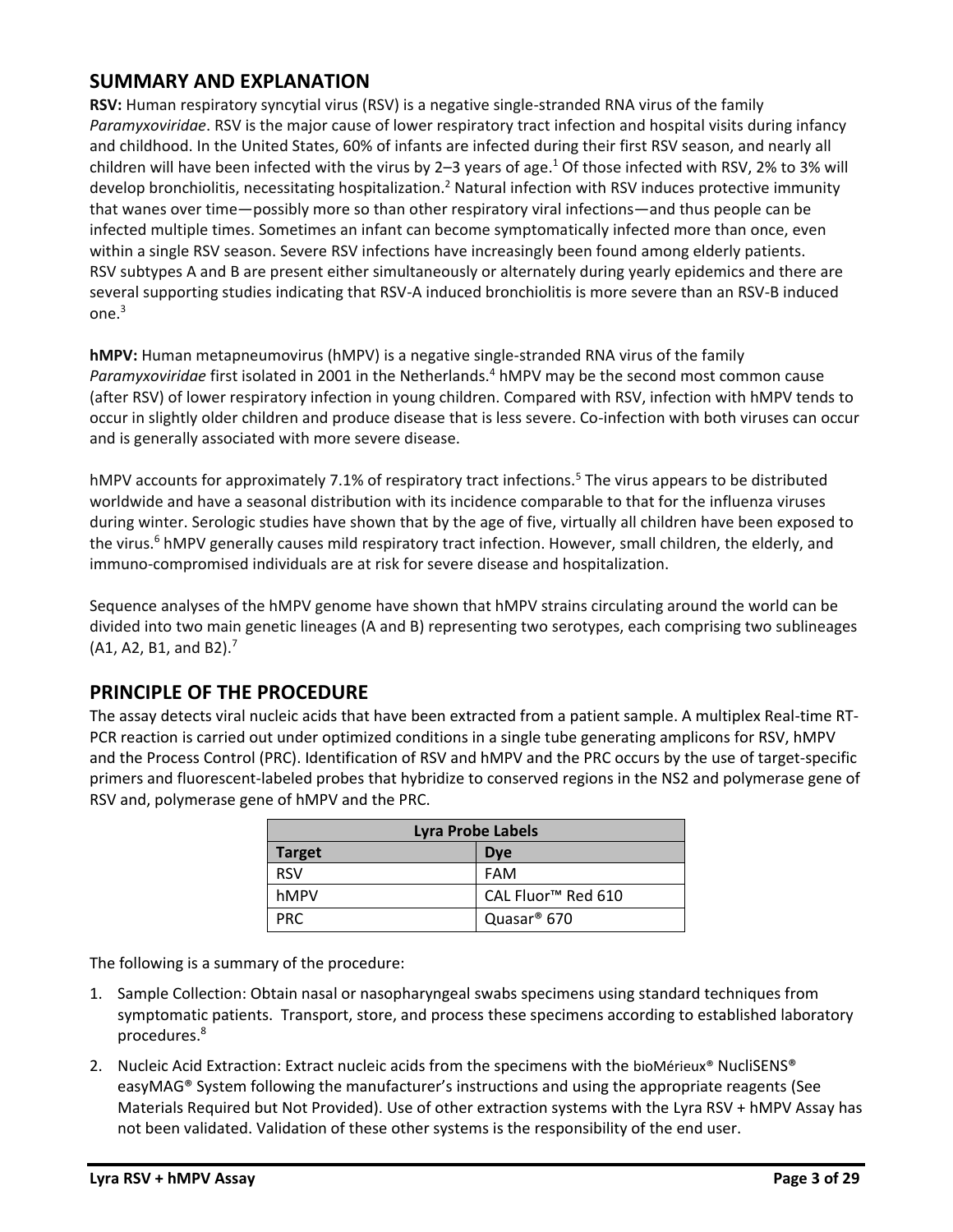Prior to the extraction procedure, add 20  $\mu$ L of the PRC to each 180  $\mu$ L aliquot of specimen. The PRC serves to monitor inhibitors in the extracted specimen, assures that adequate amplification has taken place, and confirms that the nucleic acid extraction was sufficient.

- 3. Rehydration of Master Mix: Rehydrate the lyophilized Master Mix using the Rehydration Solution. The Master Mix contains oligonucleotide primers, fluorophore and quencher-labeled probes targeting conserved regions of RSV and hMPV, as well as the PRC sequence.
- 4. Nucleic Acid Amplification and Detection: Add 15 µL of the rehydrated Master Mix to each reaction tube or plate well. 5 µL of extracted nucleic acids (specimen with PRC) is then added to the reaction tube or plate well. Place the tube into the SmartCycler II instrument, or place the plate into either the ABI 7500 Fast Dx instrument, the ABI 7500 Fast instrument or QuantStudio Dx.

Once the reaction tube or plate is added to the instrument, initiate the assay protocol. This protocol initiates reverse transcription of the RNA targets generating complementary DNA, and the subsequent amplification of the target amplicons. The Lyra RSV + hMPV Assay is based on TaqMan® chemistry and uses an enzyme with reverse transcriptase, DNA polymerase, and 5'-3' exonuclease activities. During DNA amplification, this enzyme cleaves the probe bound to the complementary DNA sequence, separating the quencher dye from the reporter dye. This step generates an increase in fluorescent signal upon excitation by a light source of the appropriate wavelength. With each cycle, additional dye molecules are separated from their quenchers resulting in additional signal. If sufficient fluorescence is achieved by 50 cycles on the SmartCycler II, 35 cycles on the ABI 7500 Fast and Fast Dx, or 40 cycles on the QuantStudio Dx, then the sample is reported as positive for the detected nucleic acid sequence.

# **MATERIALS PROVIDED**

Cat. #M103 Detection Kit (96 Reactions) – Store at 2°C to 8°C

| Component                                                 | Quantity          |
|-----------------------------------------------------------|-------------------|
| <b>Rehydration Solution Part M5003</b>                    | 1 vial/kit 1.9 mL |
| Lyra RSV + hMPV Master Mix Part M5035                     | 12 vials/kit,     |
| Lyophilized Contents:                                     | 8 reactions/vial  |
| DNA polymerase enzyme with reverse transcriptase activity |                   |
| Primers and probes                                        |                   |
| dNTPs                                                     |                   |
| <b>Stabilizers</b>                                        |                   |
| Process Control (PRC) Part M5005                          | 1 vial/kit 2.0 mL |

### **OPTIONAL MATERIALS**

External controls for RSV and hMPV (i.e. Quidel Molecular RSV + hMPV Control Set, Cat. #M107 which serves as an external processing and extraction control)

# **MATERIALS REQUIRED BUT NOT PROVIDED**

- $\blacksquare$  Micropipettors (range between 1 to 10 μL and 100 to 1000 μL)
- Non-aerosol pipette tips
- QuantStudio Dx (software version 1.0 or higher) or ABI 7500Fast or Fast Dx (software version 1.4.1 or higher)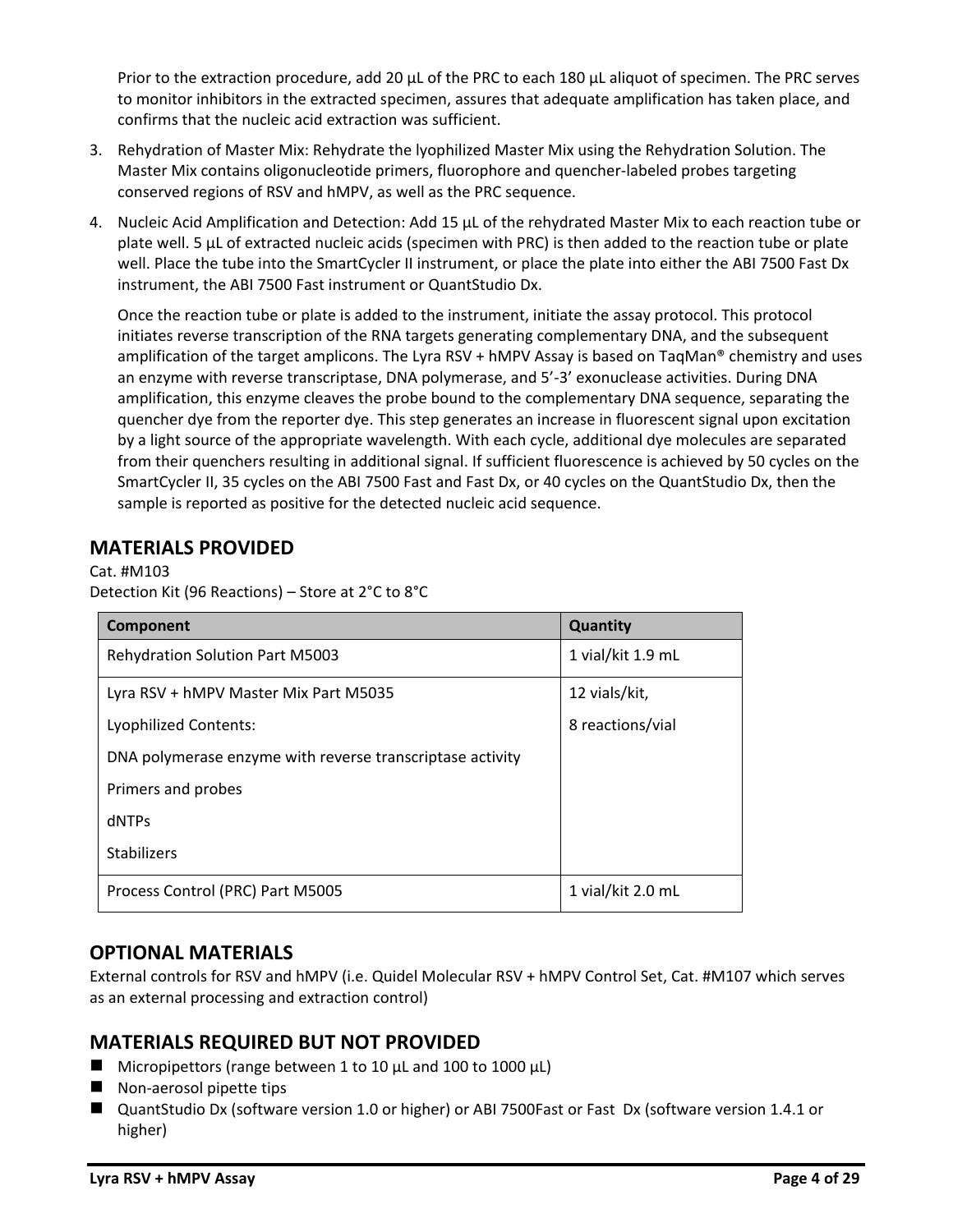- 96 well PCR plate
- Optical plate films
- Plate centrifuge
- bioMérieux NucliSENS easyMAG software (version 2.0)
- bioMérieux NucliSENS easyMAG Buffers 1, 2, 3
- bioMérieux NucliSENS easyMAG Lysis Buffer
- bioMérieux NucliSENS easyMAG Silica Magnetic Beads
- bioMérieux NucliSENS easyMAG disposables
- Biohit pipettor

Or

- $\blacksquare$  Micropipettors (range between 1 to 10 μL and 100 to 1000 μL)
- Non-aerosol pipette tips
- SmartCycler II (software version 3.0b or higher)
- SmartCycler disposables
- SmartCycler centrifuge
- bioMérieux NucliSENS easyMAG software (version 2.0)
- bioMérieux NucliSENS easyMAG Buffers 1, 2, 3
- bioMérieux NucliSENS easyMAG Lysis Buffer
- bioMérieux NucliSENS easyMAG Silica Magnetic Beads
- bioMérieux NucliSENS easyMAG disposables

### **WARNINGS AND PRECAUTIONS**

- For *in vitro* diagnostic use
- $\blacksquare$  The assay has been validated using
	- ▶ NucliSENS easyMAG software version 2.0,
	- ▶ SmartCycler II software version 3.0b,
	- ▶ ABI 7500 Fast and Fast Dx software version 1.4.1, and
	- ▶ QuantStudio Dx software version 1.0 or higher.

Please contact Quidel Technical Support prior to modifying or upgrading beyond these versions of software.

- Performance characteristics of this test have been established with the specimen types listed in the **Intended Use Section** only. The performance of this assay with other specimen types or samples has not been evaluated.
- Nucleic acid extraction systems other than the NucliSENS easyMAG System have not been validated. Validation of these systems is the responsibility of the end-user.
- Using cycling conditions other than those indicated in the **Instructions for Set-up of Thermocycler Program**.
- Use of this product should be limited to personnel with sufficient training in PCR and RT-PCR techniques.
- Treat all specimen/samples as potentially infectious. Follow universal precautions when handling samples, this kit, and its contents.
- Proper sample collection, storage, and transport are essential for correct results.
- Store assay reagents as indicated on their individual labels.
- For accurate results, pipette carefully using only calibrated equipment.
- Thoroughly clean and disinfect all surfaces with a 10% bleach solution followed by molecular grade water.
- Use micropipettes with an aerosol barrier or positive displacement tips for all procedures.
- Avoid microbial and cross contamination of the kit reagents. Follow Good Laboratory Procedures.
- Do not mix reagents from kits with different lot numbers.
- Do not use reagents from other manufacturers with this kit.
- Do not use product after its expiration date.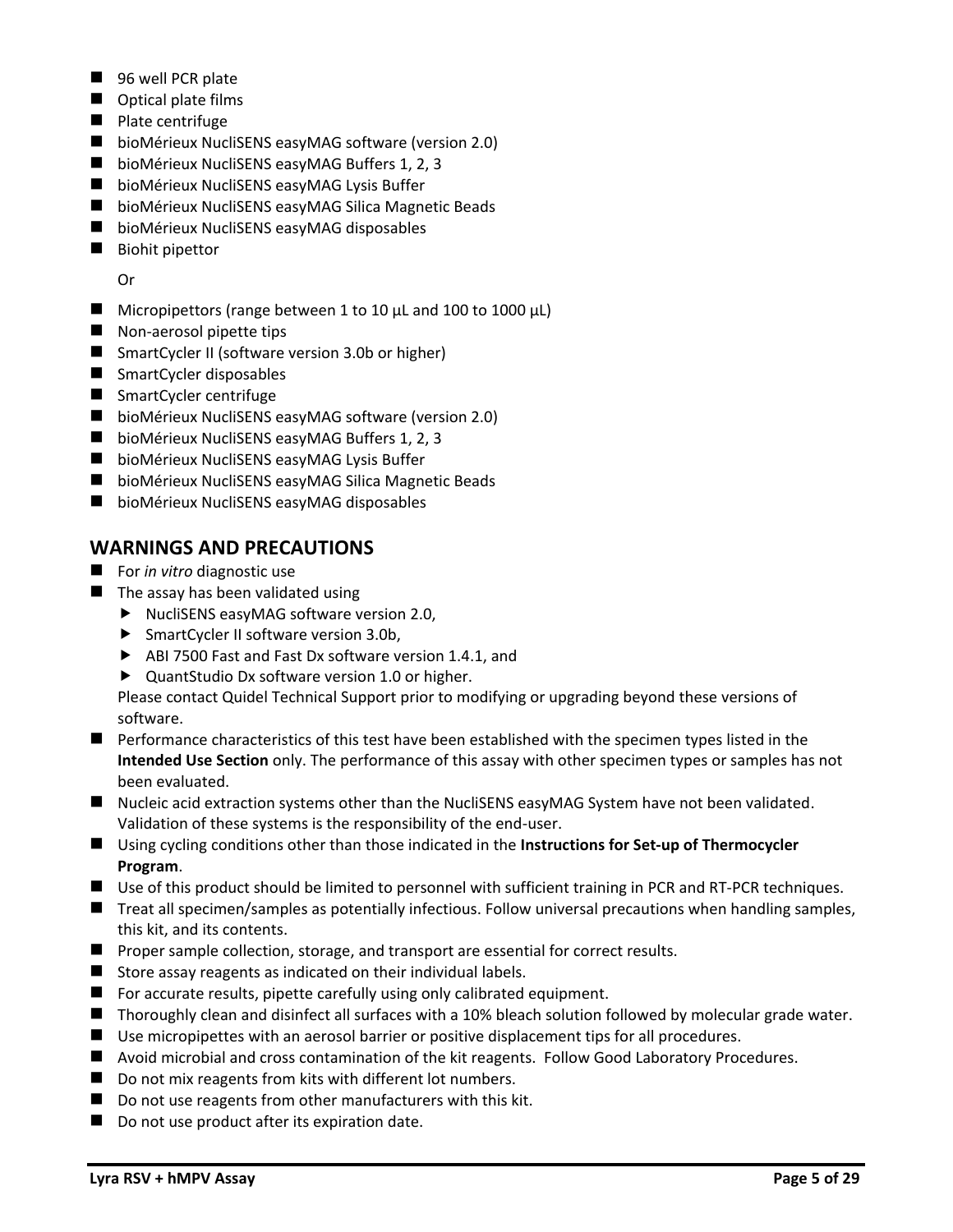- Proper workflow planning is essential to minimize contamination risk. Always plan laboratory workflow in a uni-directional manner, beginning with pre-amplification and moving through amplification and detection.
- Use dedicated supplies and equipment in pre-amplification and amplification areas. Do not allow cross movement of personnel or equipment between areas.
- $\blacksquare$  Keep amplification supplies separate from pre-amplification supplies at all times.
- Do not open sample tubes or unseal plates post amplification.
- Do not use supplies dedicated for reagent or sample preparation for processing target nucleic acid.
- Testing should be performed in an area with adequate ventilation.
- Dispose of containers and unused contents in accordance with Federal, State and Local regulatory requirements.
- Wear suitable protective clothing, gloves, and eye/face protection when handling the contents of this kit.
- Wash hands thoroughly after handling.
- For additional information on hazard symbols, safety, handling and disposal of the components within this kit, please refer to the Safety Data Sheet (SDS) located at quidel.com.

### **KIT REAGENTS STORAGE AND HANDLING**

- Store the unopened kit at  $2^{\circ}$ C to  $8^{\circ}$ C until the expiration date listed on the outer kit box.
- The rehydrated Master Mix may be kept at room temperature for up to 24 hours or at 2°C to 8°C or ≤ –20°C for up to 5 days.
- The rehydrated Master Mix should be recapped, sealed with parafilm, and stored in an upright position. Protect the Master Mix from light during storage.

### **Indications of Instability or Deterioration of Reagents**

Cloudiness of the Rehydration Solution may indicate deterioration of this reagent. Contact Quidel Technical Support for a replacement.

### **SPECIMEN COLLECTION, STORAGE AND HANDLING**

Specimens used for the validation of the Lyra RSV + hMPV Assay were obtained using standard techniques from patients with upper respiratory tract infection symptoms. These specimens were collected, transported, stored, and processed according to CLSI M41-A. Briefly, samples should be transported refrigerated at 2°C to 8°C and stored refrigerated (2°C to 8°C) for up to 72 hours before processing. Any additional leftover specimen should be stored ≤–70°C for up to 56 days.

A series of studies were preformed evaluating a number of routinely used viral transport medium at a volume of 2 mL: M4, M4-RT, M5, M6, and UTM. No significant difference in assay performance was seen between the five different types of viral transport media.

# **NUCLEIC ACID EXTRACTS STORAGE**

Eluates can be stored at room temperature (20°C to 25°C) for up to 4 hours, at 2°C to 8°C for 6 hours and at ≤ –20°C for 1 month. The extracted RNA is stable for up to three freeze/thaws cycles when stored at ≤ –20°C.

# **NUCLEIC ACID EXTRACTION PROGRAMMING INSTRUCTIONS**

### **Set Up of Nucleic Acid Extraction Program – NucliSENS easyMAG System**

**NOTE:** An RSV/hMPV positive external control (i.e. Quidel Molecular RSV + hMPV Control Set, Cat. #M107 or previously characterized positive RSV or hMPV specimen) and a negative external control (i.e., viral transport media or previously characterized RSV and hMPV negative specimen) should be included in each extraction run.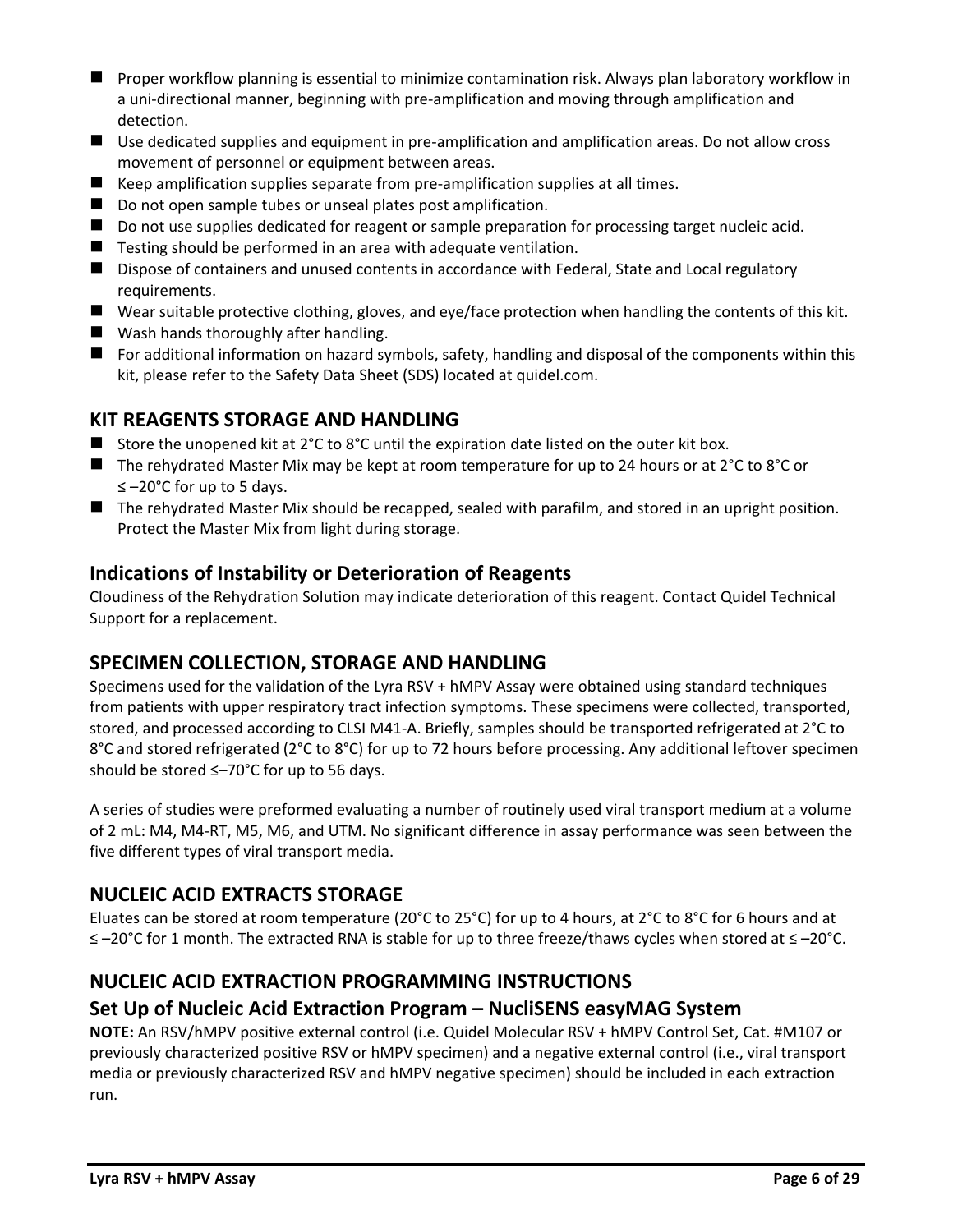- 1. Turn on the instrument and wait for instrument light to appear orange. Then switch on the computer/launch NucliSENS easyMAG System software.
- 2. Barcode reagents after pressing the 'Instrument' and 'Reagent Inventory' buttons.



- 3. To enter samples, press the 'Daily Use' button, which will default to the 'Define Request' screen. Selection the following settings:
	- a. Sample ID: Enter the **sample name** using the keyboard.
	- b. Matrix: Select **Other** from the drop-down menu.
	- c. Request: Select **Generic** from the drop-down menu.
	- d. Volume (mL): Select **0.200** from the drop-down menu.
	- e. Eluate (µL): Select **50** from the drop-down menu.
	- f. Type: Primary
	- g. Priority: Normal
- 4. Upon pressing the 'Save' button, the sample will appear in the 'Unassigned Sample' window on the

left side of the screen. Press the 'Enter New Extraction Request' button, and repeat the process for additional samples. Alternatively, multiple samples can be entered by pressing the 'Auto Create New

Extraction Requests' **AND** button.

5. Once all samples are created, go to 'Organize Runs' by clicking on the **interpolate in the top of the page.** 

Create a run by pressing the 'Create Run' button. Enter a run name, or use the default.

6. Add samples to the run by using the 'Auto Fill Run' button (auto fills up to 24 samples from the 'Unassigned Sample list' on the left hand side of the screen). Alternatively, individual samples may be

moved into and out of the run by using the left and right 'Positioning icons' after selecting the appropriate sample. The sample order within the run may be changed using the 'Move Extraction

Request Up/Down' buttons .

- 7. Obtain 1 to 3 (for 8 to 24 samples, respectively) sample vessel(s), and add 20  $\mu$ L of Process Control to each sample well used.
- 8. Add 180 µL of each sample to the appropriate well as designated.
- 9. Go to 'Load Run' by pressing the button near the top of the screen. Insert tips and sample vessel(s) into the instrument
- 10. Enter the barcode(s) of the sample vessel(s).
- 11. Enter the barcode(s) of silica beads to be used.
- 12. Close the instrument lid.
- 13. Assign silica beads to samples as follows:



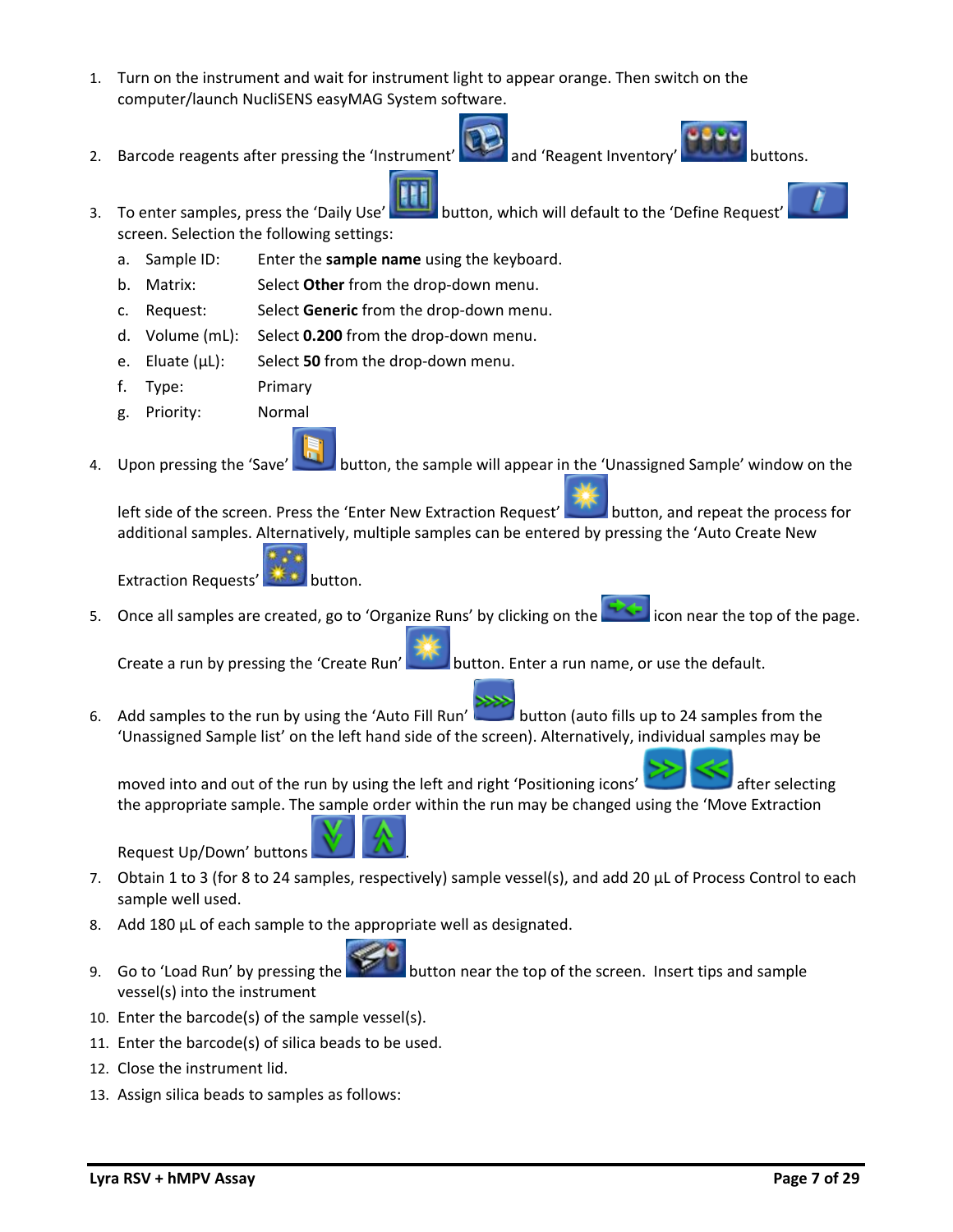- a. Click the reagents symbol below number 1 in the picture below. The lot number of the silica beads should appear below the Silica tab at number 2 in the picture below.
- b. Highlight and select the samples in the run for which beads need to be assigned (in the box containing number 3 in the picture below)



- c. Click the **positioning icon (below number 4 in the picture below)** to assign the silica lot number to the selected samples
- d. If the bead symbol to the right of number 5 in the picture below is selected, the silica bead lot number should be displayed for each sample.
- 14. Print work list by touching 'Load Run' icon followed by pressing the 'Print Work List' icon .



- 15. Press the 'Dispense Lysis' button. The on-board lysis will take approximately 12 minutes to complete.
- 16. For each sample vessel, prepare magnetic particles using the Biohit pipettor and tips for up to eight reactions as follows:
	- a. Using 1 tip and Program 1, aspirate 550  $\mu$ L nuclease-free water and dispense into a 1.5 mL DNAse / RNAse free microfuge tube.
	- b. Vortex the magnetic silica. Using 1 tip and Program 1, aspirate 550 µL of magnetic silica, dispense into the water and mix by vortexing.
	- c. Using 1 tip and Program 2, aspirate 1050  $\mu$ L of the magnetic silica mixture and dispense 25  $\mu$ L back into the same tube.
	- d. Dispense 125 µL magnetic silica mixture 8 times into 8 wells of an ELISA strip plate. Discard tip.
	- e. After Lysis is complete (NOTE: the 'Instrument Status' at the bottom of the screen must be 'IDLE'!), using 8 tips and Program 3, aspirate 100 µL of magnetic silica mixture in strip wells, dispense 100 µL of magnetic silica mixture in strip wells, and aspirate 100 µL of magnetic silica mixture in strip wells.
	- f. Insert tips into liquid within the sample vessels. Aspirate 800  $\mu$ L, then dispense 900  $\mu$ L of magnetic silica mixture back into vessel. Aspirate 1000 µL of magnetic silica mixture from vessel, and dispense 1000 µL of magnetic silica back into vessel. Repeat aspiration / dispensing of 1000 µL two more times.



- 17. Close the instrument, and press the 'Start' button to begin the run.
- 18. Upon completion of the run, transfer purified nucleic acid to nuclease-free tubes. Eluates can be stored at room temperature (20°C to 25°C) for up to 4 hours, at 2°C to 8°C for 6 hours and at –20°C for 1 month. The extracted RNA is stable for up to three freeze/thaws cycles when stored at –20°C.

# **INITIAL THERMOCYCLER PROGRAMMING**

### **Set-up of Thermocycler Program –SmartCycler II**

- 1. Launch the SmartCycler II software package (version 3.0b).
- 2. Create the Lyra RSV + hMPV Assay
	- a. Select the **Define Assays** button from the top of the screen.
	- b. Name the assay.
		- i. Select the **New** button at the bottom left corner of the screen.
		- ii. Type in 'Lyra RSV + hMPV" and select **OK**.
		- iii. 'Lyra RSV + hMPV' will be added to the top of the **Assay Name** list located on the upper left-hand of the screen.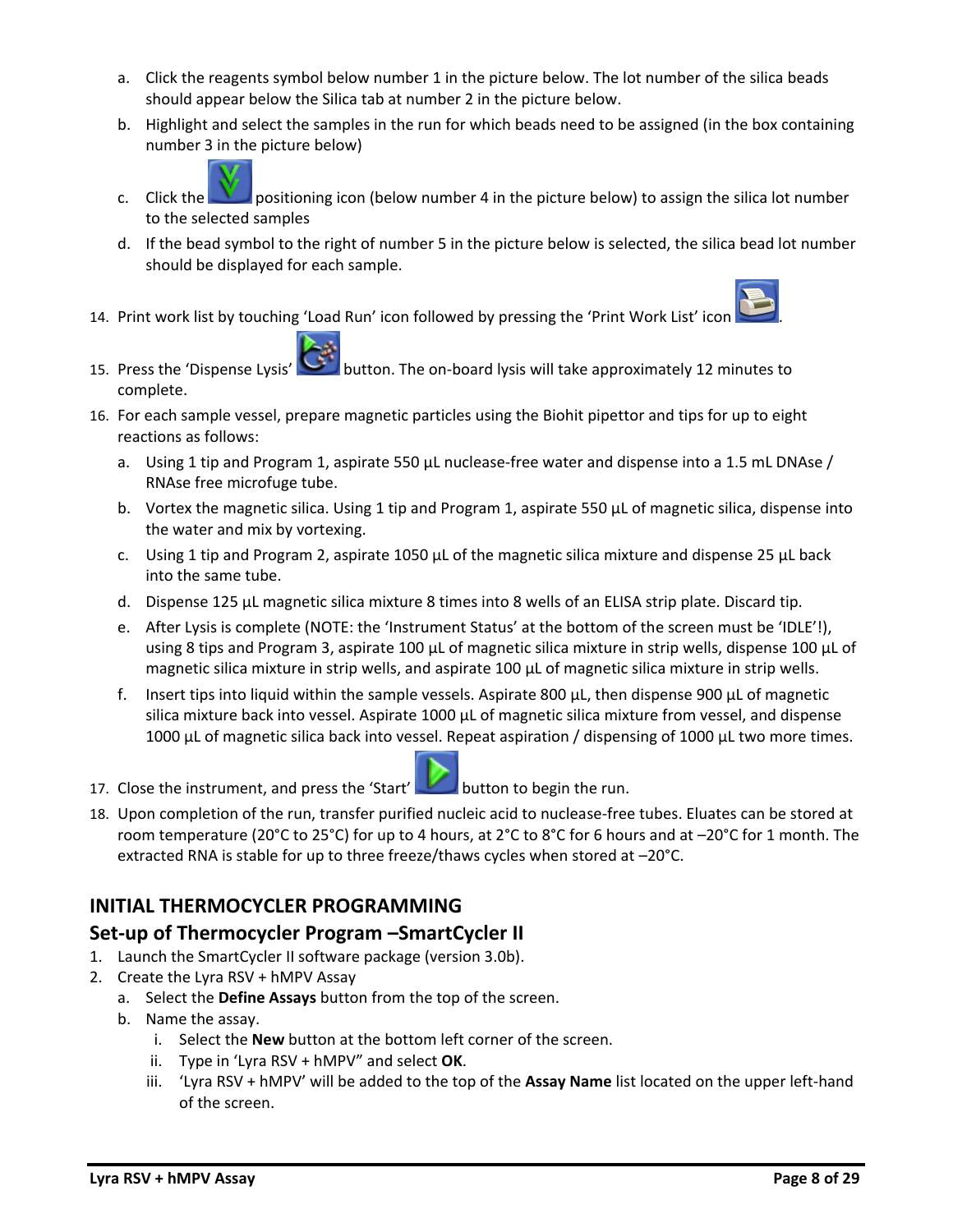- c. Set the analysis values: Under the **Assay Type: Research** section, select the **Analysis Settings** tab, and make sure the following specifications are set.
	- i. Select **FCTC25** from the **Dye Set** drop-down menu.
	- ii. The **Analysis Type** drop-down menu should be set to **Qualitative** (Default setting).
	- iii. In the **Channel Name** column, enter 'RSV' for Channel 1, 'hMPV' for Channel 3 and 'PRC' for Channel 4.
	- iv. In the **Usage** column, select **Target** from the drop-down menus for RSV and hMPV, and select Internal Control for PRC. When selecting **Internal Control**, a window below will pop up. Select the **YES** button.

| <b>Usage Change</b> |                                                        |
|---------------------|--------------------------------------------------------|
| ă                   | Changing to IC usage will reset the result text table. |
|                     | Yes<br>No                                              |

- v. In the **Curve Analysis** column, enter **Primary Curve** for each channel (RSV, hMPV, PRC) (Default setting).
- vi. In the **Thresh Setting** column, enter **Manual Threshold** for each channel (RSV, hMPV, PRC) (Default setting).
- vii. In the **Manual Thresh Fluor Units** column, enter the following thresholds:
	- a. **RSV:** 20.0
	- b. **hMPV:** 10.0
	- c. **PRC:** 10.0
- viii. In the **Valid Min Cycle** column (scroll to the right if not immediately visible), enter 5 for each channel (RSV, hMPV, PrC).
- ix. In the **Valid Max Cycle** column (scroll to the right if not immediately visible), enter 50 for each channel (RSV, hMPV, PrC).
- x. In the **Bkgnd Sub** column, use "ON" for each channel (RSV, hMPV, PRC) (Default setting).
- xi. In the **Bkgnd Min Cycle** column, enter 5 for each channel (RSV, hMPV, PRC).
- xii. In the **Bkgnd Max Cycle** column, enter 35 for each channel (RSV, hMPV, PRC).
- xiii. In the **Boxcar Avg cycles** column, keep 0 for each channel (RSV, hMPV, PRC) (Default setting).
- xiv. In the **End Pt Threshold** column, enter **20**, **10**, **10** for each channel (RSV, hMPV, PRC) (Default setting).
- xv. In the **NC IC**% column, keep "**NA**" for each channel (PRC) (Default setting).
- xvi. In the **IC Delta** column, keep "**NA**" for each channel (RSV, hMPV (Default setting)
- xvii. In the **Customize Result Text** section (below the table), select **Organism Based Result Text** from the drop-down menu. The warning window below will pop up. Select Yes.



xviii. Select the **Customize** button to open the **Organism-Based Result Text** dialog window. Select the **Add** button, enter 'RSV' in the **Organism Name** column and check the **RSV** box. Select the **Add** button again, enter 'hMPV' in the **Organism Name** column and check the **hMPV** box.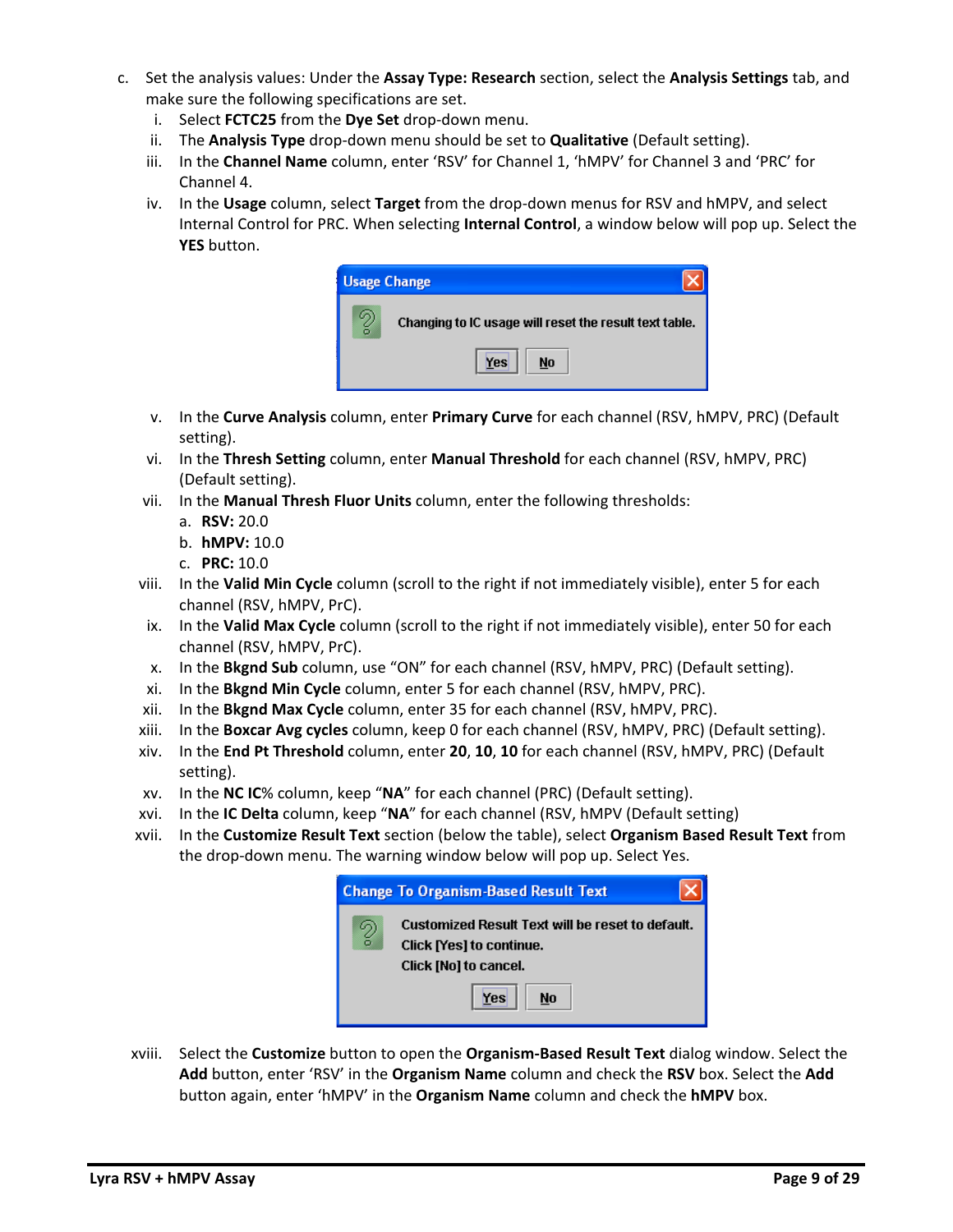|     |        |      | Organism Name | RSV | MPV                     |
|-----|--------|------|---------------|-----|-------------------------|
|     | Delete | Edit | RSV           | 図   | $\Box$                  |
| Add | Delete | Edit | MPV           | E   | $\overline{\mathbf{r}}$ |
|     |        |      |               |     |                         |
|     |        |      |               |     |                         |

Click **OK** at the bottom of the pop-up window.

- d. Set the RT-PCR cycling times and temperatures as follows:
	- i. Stage 1
		- 1. Hold
		- 2. Temp: 55.0
		- 3. Secs: 300
		- 4. Optics: OFF
	- ii. Stage 2
		- 1. Hold
		- 2. Temp: 60.0
		- 3. Secs: 300
		- 4. Optics: OFF
	- iii. Stage 3
		- 1. Hold
			- 2. Temp 65.0
			- 3. Secs: 300
			- 4. Optics: OFF
	- iv. Stage 4
		- 1. 2-Temperature Cycle
		- 2. Time to Repeat: 50
			-
		- 3. First Temperature Row:
			- a. Temp: 92.0
			- b. Secs: 5
			- c. Optics: OFF
		- 4. Second Temperature Row
			- a. Temp: 57.0
			- b. Secs: 40
			- c. Optics: ON
- 3. Save the protocol by selecting the **Save** button at the bottom of the screen. Figure of the completed Lyra RSV + hMPV Protocol.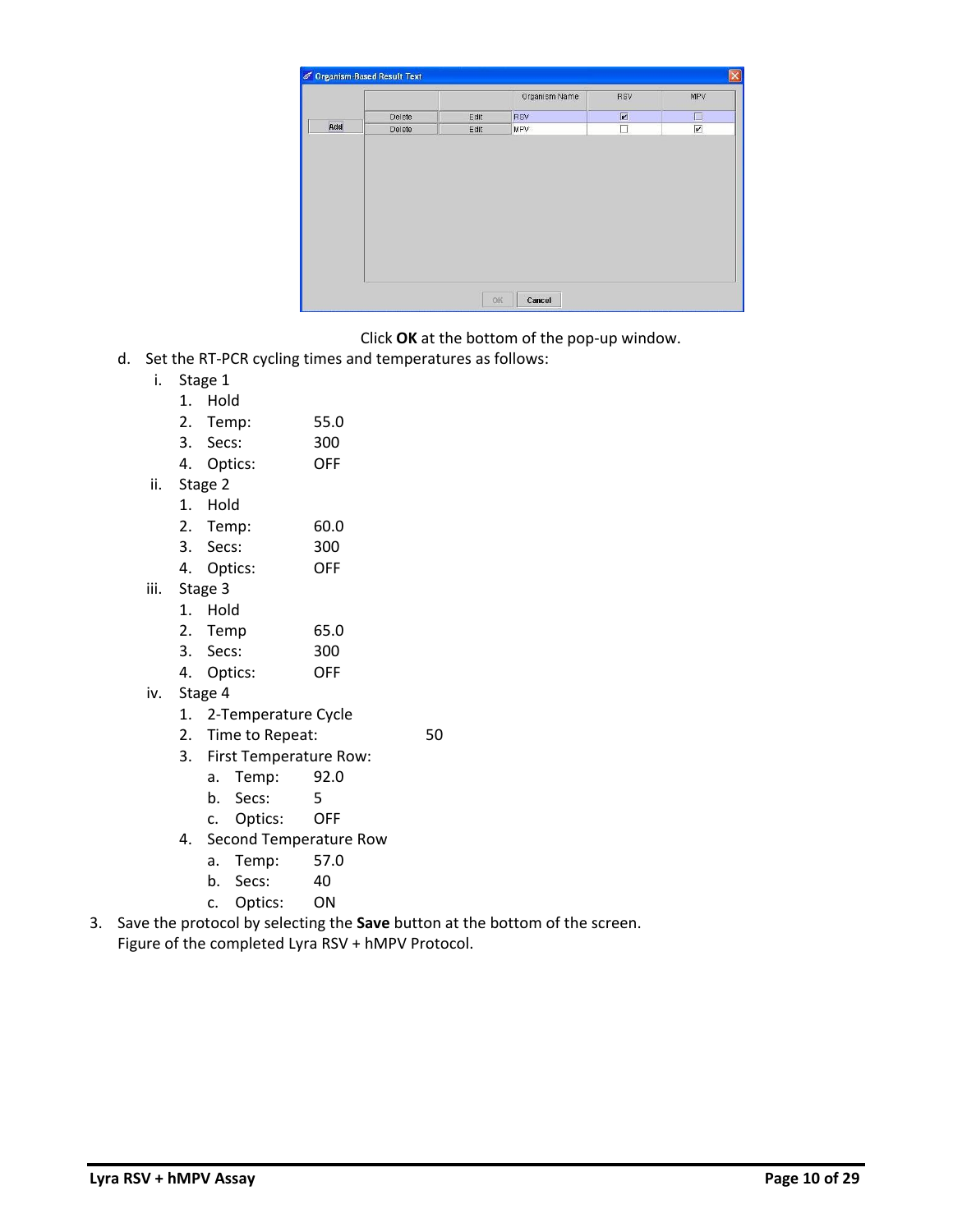| SmartCycler®Dx                                                                                                                |                |                                     |                          |                         |                          |                                         |                            |                                               |                      |                          |                    |                      |                      |                           |                    |                                |                  |                       |                                    |
|-------------------------------------------------------------------------------------------------------------------------------|----------------|-------------------------------------|--------------------------|-------------------------|--------------------------|-----------------------------------------|----------------------------|-----------------------------------------------|----------------------|--------------------------|--------------------|----------------------|----------------------|---------------------------|--------------------|--------------------------------|------------------|-----------------------|------------------------------------|
| <b>User Logs Setup Tools Help</b>                                                                                             |                |                                     |                          |                         |                          |                                         |                            |                                               |                      |                          |                    |                      |                      |                           |                    |                                |                  |                       | <b>Current User: <none></none></b> |
|                                                                                                                               |                | <b>Crestin</b><br><b>Create Run</b> |                          | <b>Check Status</b>     |                          | Stop Run                                |                            | 0000000<br>$\mathbb T$<br><b>View Results</b> | <b>Define Assays</b> |                          |                    | <b>Define Graphs</b> | No.                  | <b>Maintenance</b>        |                    |                                |                  |                       |                                    |
|                                                                                                                               |                | Assay Type: Research                |                          |                         |                          |                                         |                            |                                               |                      |                          |                    |                      |                      |                           |                    |                                |                  |                       |                                    |
| Assay Name<br>Version<br>Quidel Molecular RSV + hMPV                                                                          |                |                                     |                          |                         |                          |                                         |                            |                                               |                      |                          |                    |                      |                      |                           |                    |                                |                  |                       |                                    |
|                                                                                                                               |                | <b>Analysis Settings</b>            |                          | <b>Control Settings</b> |                          | <b>Probe Check Settings</b>             |                            | <b>Advance To New Stage</b>                   | <b>Standards</b>     |                          | Advanced           |                      |                      |                           |                    |                                |                  |                       |                                    |
| Quidel Molecular hMPV<br>Quidel Molecular C Diff 50 cycle<br>Quidel Molecular C. diff-120110<br>C. diff DNA PRC 5 min preheat | Ch<br>$\sharp$ | Dye<br>Name                         | Channel<br>Name          | Usage                   | Curve<br>Analysis        | <b>Thresh Setting</b>                   | Manual<br>Thresh<br>Fluor. | Auto<br>Thresh<br>#SD's                       | Auto Min<br>Cycle    | Auto Max<br>Cycle        | Valid Min<br>Cycle | Valid Max<br>Cycle   | Bkgnd<br>Sub         | <b>Bkand Min</b><br>Cycle | Bkgnd<br>Max Cycle | Boxcar<br>Ava<br><b>Cycles</b> | <b>Threshold</b> | EndPt NCIC % IC Delta |                                    |
| Quidel Molecular C.diff Tox A+B                                                                                               |                | FAM                                 | RSV                      | Target                  |                          | Primary  Manual Thresh                  | 20.0                       | <b>NA</b>                                     | $\sqrt{5}$           | 10                       | 5.0                | 50.0                 | <b>ON</b>            | $\sqrt{5}$                | 35                 | $\overline{0}$                 | 20               | NA.                   | NA.                                |
| QM C, diff 2 step-92 pre heat                                                                                                 | $\overline{2}$ | Cy <sub>3</sub>                     |                          | Unused                  | Primary                  | Manual Thresh 15.0                      |                            | <b>NA</b>                                     | $\overline{5}$       | 10                       | 5.0                | 50.0                 | <b>ON</b>            | $\overline{5}$            | 35                 | $\vert$ 0                      | 10               | <b>NA</b>             | <b>NA</b>                          |
| Quidel Molecular C. diff DNA PRC                                                                                              | 3              | TxR                                 | hMPV                     | Target                  |                          | Primary  Manual Thresh                  | 10.0                       | <b>NA</b>                                     | 5                    | 10                       | 5.0                | 50.0                 | <b>ON</b>            | $5 -$                     | 35                 | $\mathfrak{a}$                 | 10               | <b>NA</b>             | NA                                 |
| Quidel Molecular C. diff RNA PRC                                                                                              |                | Cy5                                 | PRC                      |                         |                          | Internal Con Primary Manual Thresh 10.0 |                            | <b>NA</b>                                     | $\overline{5}$       | 10                       | 5.0                | 50.0                 | <b>ON</b>            | $\overline{5}$            | 35                 | 'n                             | 10               | <b>NA</b>             | <b>NA</b>                          |
| ProGastro Cd Assay                                                                                                            |                |                                     |                          |                         |                          |                                         |                            |                                               |                      |                          |                    |                      |                      |                           |                    |                                |                  |                       |                                    |
| Quidel Molecular C. diff-old                                                                                                  |                |                                     |                          |                         |                          |                                         |                            |                                               |                      |                          |                    |                      |                      |                           |                    |                                |                  |                       |                                    |
| OM C_diff 2 sec anneal                                                                                                        |                |                                     |                          |                         |                          |                                         |                            |                                               |                      |                          |                    |                      |                      |                           |                    |                                |                  |                       |                                    |
| OM C. diff 5 sec anneal                                                                                                       |                |                                     |                          |                         |                          |                                         |                            |                                               |                      |                          |                    |                      |                      |                           |                    |                                |                  |                       |                                    |
| OM C. diff 10 sec anneal                                                                                                      |                |                                     |                          |                         |                          |                                         |                            |                                               |                      |                          |                    |                      |                      |                           |                    |                                |                  |                       |                                    |
| Quidel Molecular C. diff no heat                                                                                              |                |                                     |                          |                         |                          |                                         |                            |                                               |                      |                          |                    |                      |                      |                           |                    |                                |                  |                       |                                    |
| Quidel Molecular C. diff no RT                                                                                                |                |                                     |                          |                         |                          |                                         |                            |                                               |                      |                          |                    |                      |                      |                           |                    |                                |                  |                       |                                    |
| C diff 65C 5min RT-two step                                                                                                   |                |                                     |                          |                         |                          |                                         |                            |                                               |                      |                          |                    |                      |                      |                           |                    |                                |                  |                       |                                    |
| C diff 65C no RT - old                                                                                                        |                |                                     |                          |                         |                          |                                         |                            |                                               |                      |                          |                    |                      |                      |                           |                    |                                |                  |                       |                                    |
| Quidel Molecular Influenza A+B                                                                                                |                | Dye Set: FCTC25                     | $\overline{\phantom{a}}$ |                         |                          | <b>Analysis Type: Qualitative</b>       |                            |                                               | $\blacktriangledown$ |                          |                    |                      |                      |                           |                    |                                |                  |                       |                                    |
| Cdiff 3 step 57-15s 68-25s                                                                                                    |                | <b>Customize Result Text</b>        |                          |                         |                          |                                         |                            |                                               |                      |                          |                    |                      |                      |                           |                    |                                |                  |                       |                                    |
| Cdiff 3 step 57-15s 68-40s                                                                                                    |                |                                     |                          |                         |                          |                                         |                            |                                               |                      |                          |                    |                      |                      |                           |                    |                                |                  |                       |                                    |
| Cdiff 3 step 57-15s 68-20s                                                                                                    |                | <b>Organism-Based Result Text</b>   |                          |                         | $\overline{\phantom{a}}$ |                                         | Customize                  |                                               |                      |                          |                    |                      |                      |                           |                    |                                |                  |                       |                                    |
| Stage 2<br>Stage 1                                                                                                            |                | Stage 3                             |                          |                         | Stage 4                  |                                         |                            | Stage 5                                       |                      |                          | Stage 6            |                      |                      | Stage 7                   |                    |                                | Stage 8          |                       |                                    |
|                                                                                                                               |                |                                     |                          |                         |                          | Repeat 50                               | times                      |                                               |                      |                          |                    |                      |                      |                           |                    |                                |                  |                       |                                    |
| Hold<br>Hold<br>$\overline{\mathbf{v}}$                                                                                       |                | $\blacktriangledown$<br>Hold        |                          |                         | $\overline{\phantom{a}}$ | 2-Temperature Cycle                     | $\overline{\phantom{a}}$   | <b>Unused</b>                                 |                      | $\overline{\phantom{a}}$ | <b>Unused</b>      |                      | $\blacktriangledown$ | <b>Unused</b>             |                    | $\overline{\phantom{a}}$       | <b>Unused</b>    |                       | $\overline{\phantom{a}}$           |
|                                                                                                                               |                |                                     |                          |                         |                          |                                         |                            |                                               |                      |                          |                    |                      |                      |                           |                    |                                |                  |                       | Optics                             |
|                                                                                                                               |                |                                     |                          |                         |                          |                                         |                            |                                               |                      |                          |                    |                      |                      |                           |                    |                                |                  |                       |                                    |
| Secs<br>Optics<br>Secs.<br>Temp<br>Temp                                                                                       | Optics         |                                     | Temp                     | Secs<br>Optics          |                          | Secs<br>Temp                            | Optics                     | Temp                                          | Secs                 | Optics                   | Temp               | Secs                 | Optics               | Temp                      | Secs               | Optics                         | Temp             | Secs                  |                                    |
| 55<br>300 OFF<br>60<br>300 OFF                                                                                                |                |                                     | 65                       | 300 OFF                 |                          | 92<br>5 OFF<br>57                       |                            |                                               |                      |                          |                    |                      |                      |                           |                    |                                |                  |                       |                                    |
|                                                                                                                               |                |                                     |                          |                         |                          | 40 ON                                   |                            |                                               |                      |                          |                    |                      |                      |                           |                    |                                |                  |                       |                                    |
|                                                                                                                               |                |                                     |                          |                         |                          |                                         |                            |                                               |                      |                          |                    |                      |                      |                           |                    |                                |                  |                       |                                    |
|                                                                                                                               |                |                                     |                          |                         |                          |                                         |                            |                                               |                      |                          |                    |                      |                      |                           |                    |                                |                  |                       |                                    |
|                                                                                                                               |                |                                     |                          |                         |                          |                                         |                            |                                               |                      |                          |                    |                      |                      |                           |                    |                                |                  |                       |                                    |
|                                                                                                                               |                |                                     |                          |                         |                          |                                         |                            |                                               |                      |                          |                    |                      |                      |                           |                    |                                |                  |                       |                                    |

### **Set-up of Thermocycler Program – ABI 7500 Fast and Fast Dx**

- 1. Launch the ABI 7500 Fast or Fast Dx software package (version 1.4.1)
- 2. The **Quick Startup document** dialog window will open. Select the **Create New Document** button to start the **New Document Wizard**. Follow each step to initiate the Lyra RSV + hMPV protocol.
	- a. Define Document: Most of the following should be the default setting. If not, change accordingly.
		- i. Confirm or enter the following information.

| Assay:            | <b>Standard Curve (Absolute Quantitation)</b> |  |  |  |  |
|-------------------|-----------------------------------------------|--|--|--|--|
| <b>Container:</b> | 96-Well Clear                                 |  |  |  |  |
| Template:         | <b>Blank Document</b>                         |  |  |  |  |
| <b>Run Mode:</b>  | <b>Fast 7500</b>                              |  |  |  |  |
| Operator:         | your operator name                            |  |  |  |  |
| <b>Comments:</b>  | SDS v1.4.1                                    |  |  |  |  |
| Plate             |                                               |  |  |  |  |
| Name:             | 'Lyra RSV + hMPV'                             |  |  |  |  |

- ii. Select the **Next** button.
- iii. Select Detectors: **New detectors** for hMPV, RSV and the PRC, must be added. For each target, select the **New Detector** button to open the **New Detector** pop-up window. Alternatively, use the **Create Another** button from within the New Detector pop-up window for the last two detectors. Enter the following information for each detector:

| <b>Name</b> | <b>Reporter Dye</b> | <b>Quencher Dye</b> |          |  |  |
|-------------|---------------------|---------------------|----------|--|--|
| <b>RSV</b>  | <b>FAM</b>          | (none)              | (Select) |  |  |
| hMPV        | Texas Red           | (none)              | (Select) |  |  |
| PRC.        | Cy <sub>5</sub>     | (none)              | (Select) |  |  |

- iv. Select a unique color to represent each detector.
- v. Highlight the new detectors and added to the **Detectors in Document** column using the **Add** button.
- vi. Select (none) from the **Passive Reference** drop-down menu.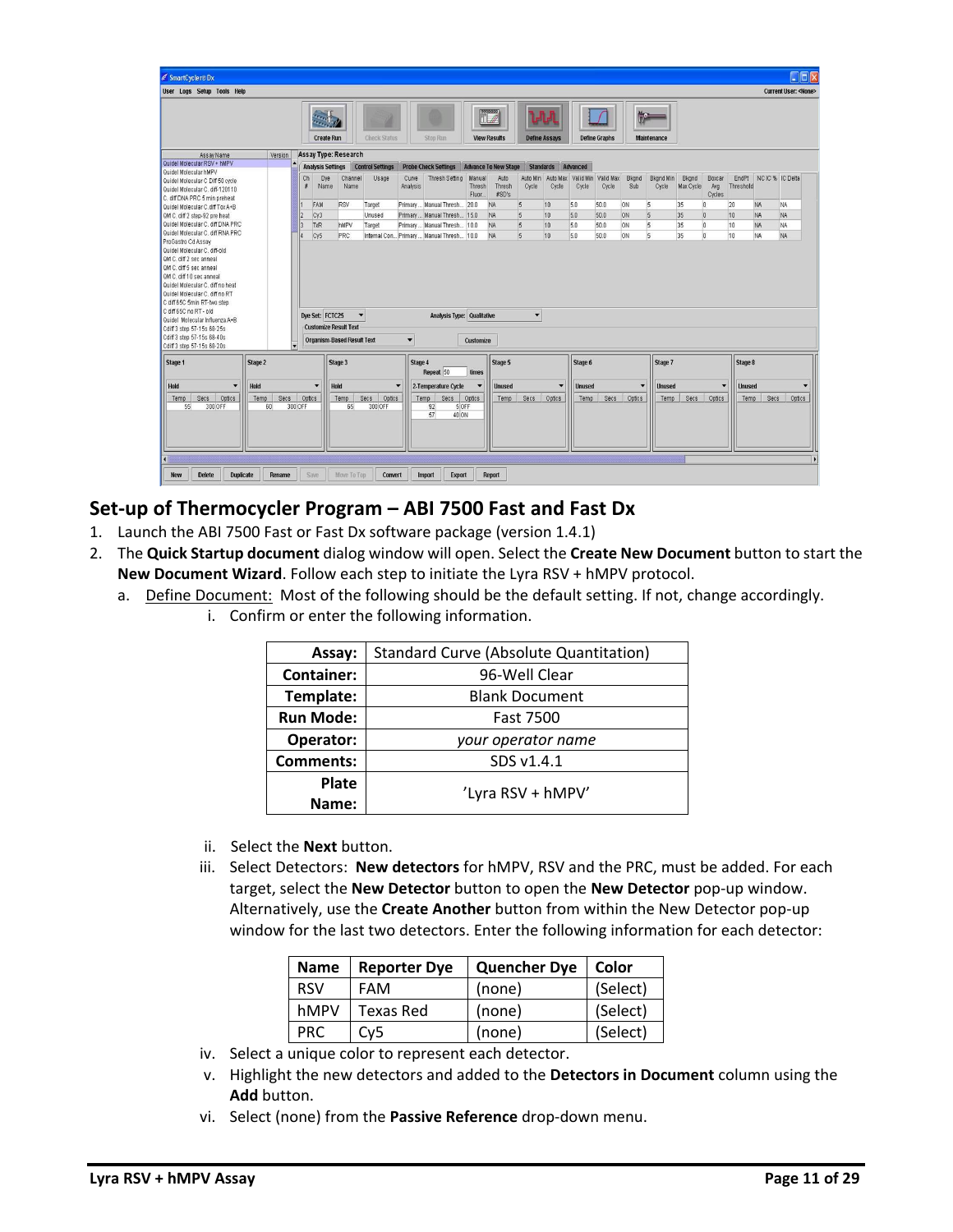- vii. Select the **Next** button.
- viii. Select the **Finish** button without setting any wells.
- b. The wizard will close, and the software will open, starting with the **Setup** tab. This will show the sample plate that was set up during the quick start. For the initial set up, nothing needs to be changed here.
- c. Define the Thermocycler Protocol:
	- i. Select the **Instrument** tab to set up the Lyra RSV + hMPV RT-PCR Assay cycling times and temperatures.
	- ii. Under **Thermal Profile** there should be a default 2-stage protocol (see figure below). Each stage will have 3 user-editable text boxes. The top box value represents the number of reps or cycles for that stage. The middle box value represents the temperature (°C), and the lowest box value represents the time (minutes: seconds).

| Thermal Cycler Protocol-                                                                                |
|---------------------------------------------------------------------------------------------------------|
| Thermal Profile<br>Auto Increment   Ramp Rate                                                           |
| Stage 1<br>Stage 2                                                                                      |
| Reps: 40<br>Reps: 1                                                                                     |
| 95.0<br>95.0<br>0:20<br>0:03<br>60.0<br>0:30                                                            |
| Add Hold<br>Add Cycle<br>Add Step<br>Add Dissociation Stage<br><b>Help</b><br><b>Delete</b><br>Settings |
| 20<br>Sample Volume (µL):                                                                               |
| E Expert Mode Select/View Filters<br>Run Mode<br>Fast 7500<br>$\blacktriangledown$                      |
| Data Collection:<br>Stage 2, Step 2 (60.0 @ 0:30)                                                       |
|                                                                                                         |

- iii. Make the following changes to the default **Thermal Cycler Protocol**:
	- 1. Stage 1
		- a. Reps: 1
		- b. Temp: 55
		- c. Time: 5:00
	- 2. Select the bar between Stage 1 and Stage 2. Select the **Add Hold** button to add another stage.
	- 3. Stage 2
		- a. Reps: 1
		- b. Temp: 60
		- c. Time: 5:00
	- 4. Select the bar between Stage 2 and Stage 3. Select the **Add Hold** button to add another stage.
	- 5. Stage 3
		- a. Reps: 1
		- b. Temp: 65
		- c. Time: 5:00
	- 6. Stage 4 (2-Step Amplification Stage)
		- a. Reps: 10
		- b. Step 1
			- i. Temp: 92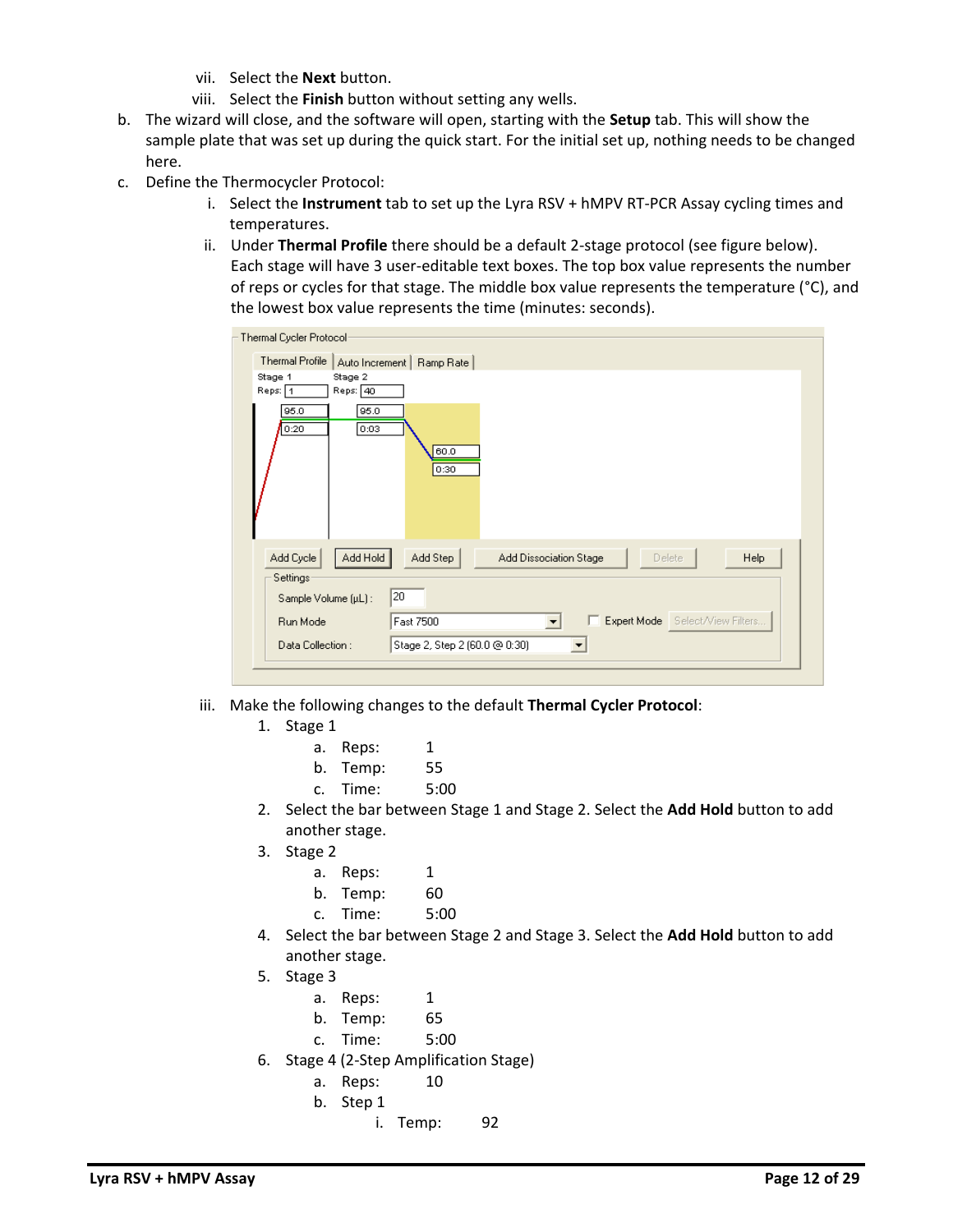- ii. Time: 0:05
- c. Step 2
	- i. Temp: 57 ii. Time: 0:40
- 7. Select the bar to the right of Stage 4. Select the **Add Cycle** button to add another stage.
- 8. Stage 5 (2-Step Amplification Stage)
	- a. Reps: 35
	- b. Step 1
	- i. Temp: 92 ii. Time: 0:05 c. Step 2 i. Temp: 57
		- ii. Time: 0:40
- 9. If a wrong stage is added, the stage may be removed by pressing the **Delete** button after highlighting the stage between the vertical lines.
- iv. Under Settings, enter the following:

| Sample Volume (µL):   20 (default) |                                                   |
|------------------------------------|---------------------------------------------------|
|                                    | Run Mode:   7500 Fast (default)                   |
|                                    | Data Collection:   Stage 5, Step 2 (57.0 @ 0:40)  |
|                                    | NOTE: Do not check the box next to 'Expert Mode.' |

v. A figure of the final protocol is shown below.

| Thermal Cycler Protocol<br>Thermal Profile |                                      |                                 |                               |                                 |              |
|--------------------------------------------|--------------------------------------|---------------------------------|-------------------------------|---------------------------------|--------------|
| Stage 1<br>Reps: 1                         | Auto Increment<br>Stage 2<br>Reps: 1 | Ramp Rate<br>Stage 3<br>Reps: 1 | Stage 4<br>Reps: 10           | Stage 5<br>Reps: 35             |              |
| 55.0<br>5:00                               | 60.0<br>5:00                         | 65.0<br>5:00                    | 92.0<br>0:05                  | 92.0<br>0:05<br>57.0<br>0:40    | 57.0<br>0:40 |
| Add Cycle<br>Settings                      | Add Hold                             | Add Step                        | <b>Add Dissociation Stage</b> | <b>Delete</b>                   | Help         |
| Sample Volume (µL):<br>Run Mode            |                                      | 20<br>Fast 7500                 |                               | Expert Mode Select/View Filters |              |
| Data Collection :                          |                                      | Stage 5, Step 2 (57.0 @ 0:40)   |                               |                                 |              |
|                                            |                                      |                                 |                               |                                 |              |

- d. Set threshold for each analyte as follows (see figure below):
	- i. Select the **Results** tab.
	- ii. Select the **Amplification Plot** tab.
	- iii. Select RSV from the **Detector** tab in the top right corner.
	- iv. In the Analysis Settings block, set the **Threshold** to **8.0e4**.
	- v. Select the **Auto Baseline** radio button.
	- vi. Repeat steps iii-v for hMPV setting the **Threshold** to **5.4e4**.
	- vii. Repeat steps iii-v for PRC setting the **Threshold** to **2.7e4**.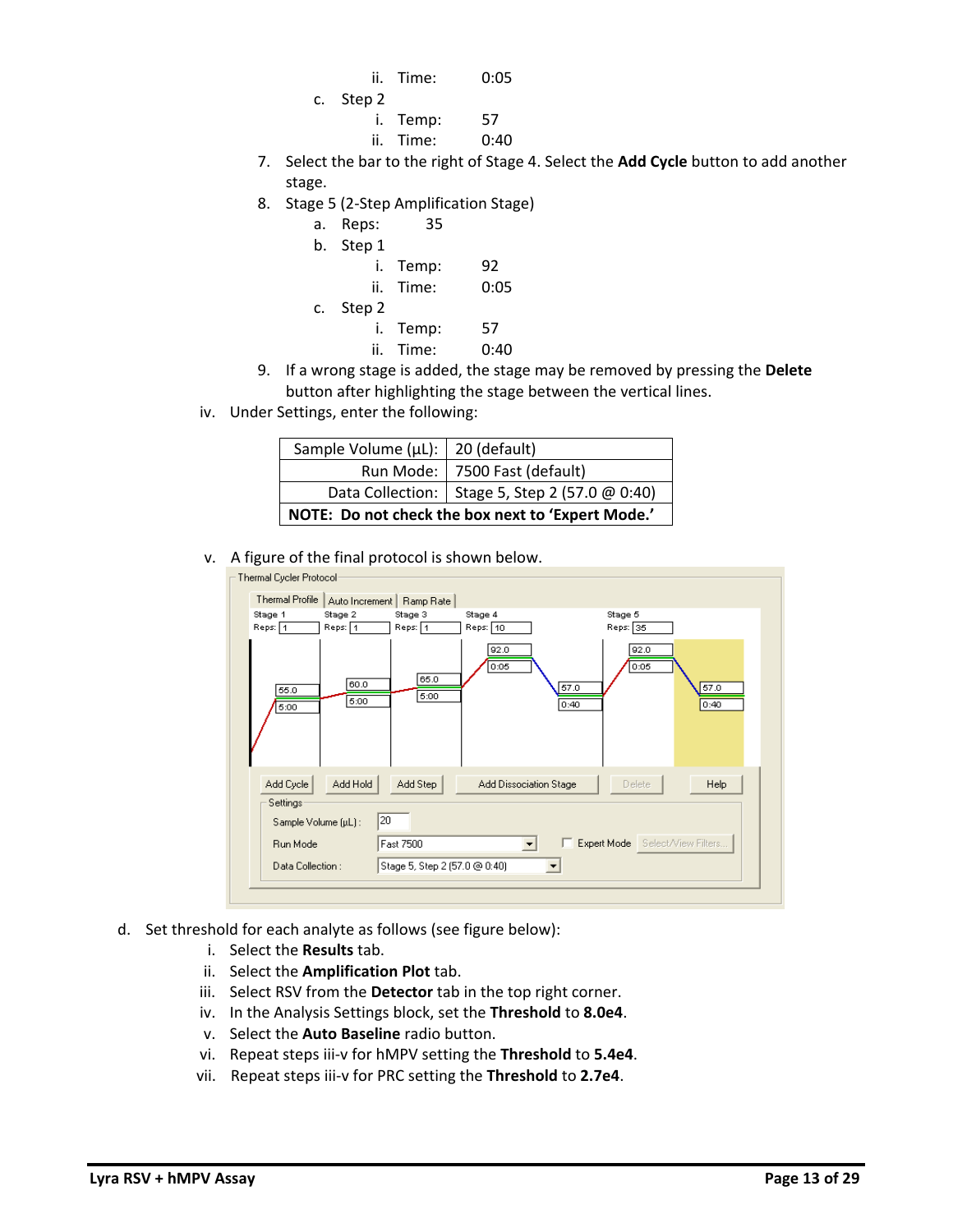| Data: Delta Rn vs Cycle<br>그<br>Detector: RSV<br>그<br>Line Color: Well Color<br>$\overline{\phantom{a}}$ | Data: Delta Rn vs Cycle<br>Detector:   hMPV<br>▼<br>Line Color: Well Color<br>≖ | $\underline{\mathsf{Data}}$ : Delta Rn vs Cycle $\mathsf{R}$<br>Detector: PRC<br>ᅬ<br>Line Color: Well Color |
|----------------------------------------------------------------------------------------------------------|---------------------------------------------------------------------------------|--------------------------------------------------------------------------------------------------------------|
| Analysis Settings                                                                                        | Analysis Settings:                                                              | Analysis Settings:                                                                                           |
| C Auto Ct                                                                                                | C Auto Ct                                                                       | C Auto Ct                                                                                                    |
| Manual Ct                                                                                                | Manual Ct                                                                       | <b>C</b> Manual Ct                                                                                           |
| Threshold: 8.0e+004                                                                                      | Threshold: 5.4e+004                                                             | Threshold: 2.7e+004                                                                                          |
| Auto Baseline                                                                                            | Auto Baseline                                                                   | Auto Baseline                                                                                                |
| Manual Baseline:                                                                                         | Manual Baseline:                                                                | Manual Baseline:                                                                                             |
| Start (cycle): Auto                                                                                      | Start (cycle): Auto                                                             | Start (cycle): Auto                                                                                          |
| End (cycle): Auto                                                                                        | End (cycle): Auto                                                               | End (cycle): Auto                                                                                            |
| Analyze                                                                                                  | Analyze                                                                         | Analyze                                                                                                      |
| Help.                                                                                                    | Help                                                                            | Help                                                                                                         |

- e. Save the new protocol as a template for future uses.
	- i. At the top of the screen select **File** and then **Save As**.
	- ii. **Save In:** D:\Applied Biosystems\7500 Fast System\Templates\.
	- iii. **File name:** 'Lyra RSV + hMPV'.
	- iv. **Save as type:** 'SDS Templates (\*.sdt).'
- f. Exit the software.

### **Set-up of Thermocycler Program – QuantStudio Dx**

Lyra provides a pre‐defined template for the Lyra RSV + hMPV RT‐PCR Assay on a CD that must be uploaded to the QuantStudio Dx. Please contact a Quidel Representative at 800.874.1517 (in the U.S.) or 858.552.1100 (outside the U.S.), Monday through Friday, from 8:00 a.m. to 5:00 p.m. (Eastern Time) to obtain this CD. These templates contain the run parameters such that no instrument programming is needed to get started. To install a test definition document:

- 1. From the QuantStudio Dx Software **Home** tab, click **Manage Test** in the **Tools** panel.
- 2. From the **Test Menu**, click Install.
- 3. Navigate to your test definition document (.tdd) file, select the file, and click **Open**. The QuantStudio Dx Software automatically adds the selected test to the **Test Menu**.
- 4. Click Close to close the **Test Menu** and save your changes.

### **ASSAY PROCEDURE**

Run the following procedures at the controlled room temperature of 20°C to 25°C.

### **Nucleic Acid Extraction Procedure**

Refer to the section titled: Set-Up of Nucleic Acid Extraction Program –NucliSENS easyMAG System (above).

- 1. Add 20 µL of the PRC to the sample extraction well.
- 2. Add 180 µL of patient sample or external control to a sample extraction well.
- 3. Follow extraction procedure as per manufacturer's instructions.
- 4. Eluates can be stored at room temperature (20°C to 25°C) for up to 4 hours, at 2°C to 8°C for 6 hours and at –20°C for 1 month. The extracted RNA is stable for up to three freeze/thaws cycles when stored at  $-20^{\circ}$ C.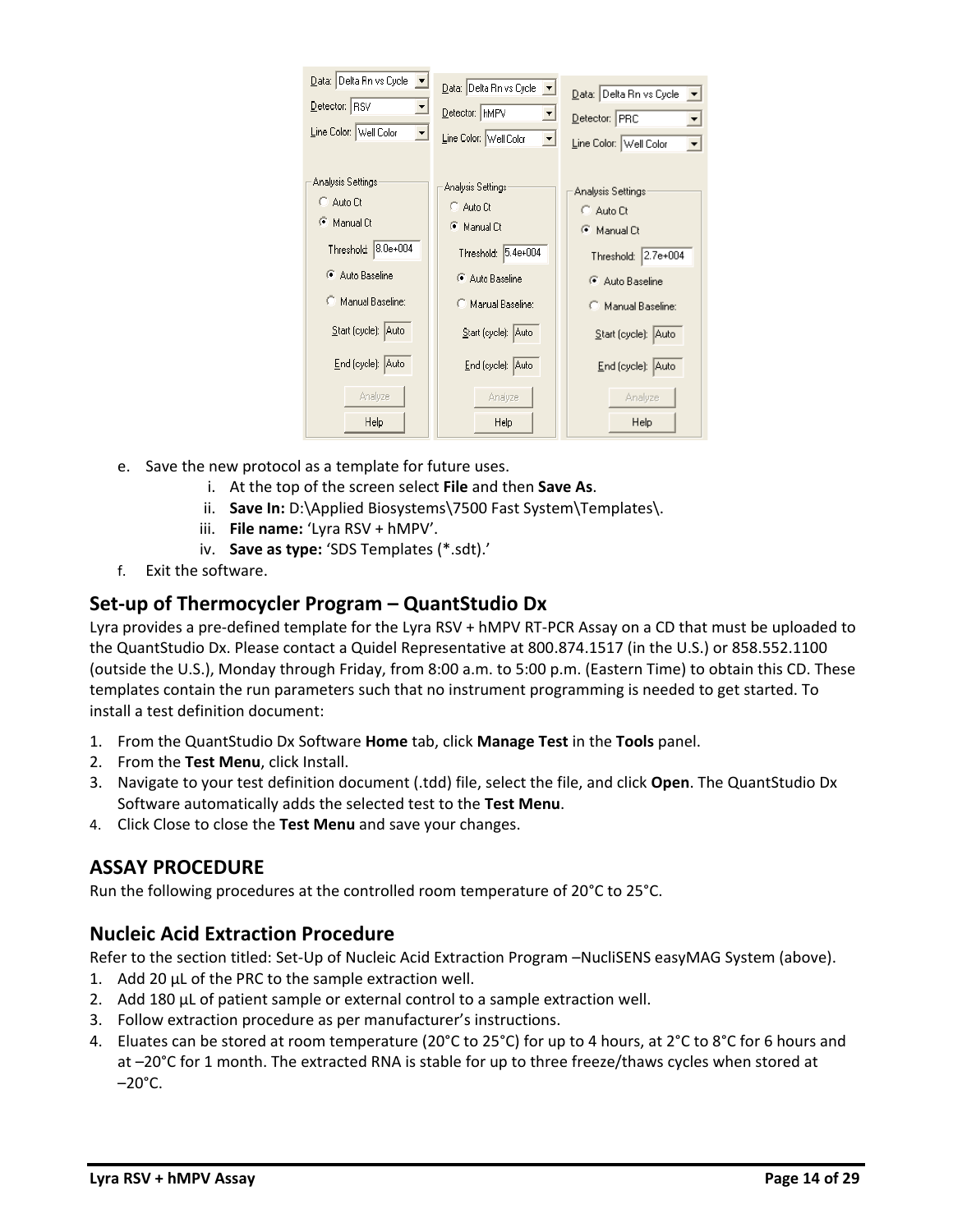## **Master Mix Rehydration Procedure**

- 1. Determine the number of specimens to be tested, and obtain the correct number of eight-test lyophilized Master Mix vials for testing.
- 2. Return unused reagents to the appropriate storage conditions.
- 3. Open Master Mix carefully to avoid disruption of the pellet.
- 4. Add 135 µL of Rehydration Solution to the Master Mix.
- 5. Place vial at room temperature for 1-2 minutes to allow rehydration of pellet.
- 6. Gently pipette up and down 2-3 times (avoiding the formation of bubbles) prior to dispensing into the first PCR tube or plate well.

**Note:** The rehydrated Master Mix is sufficient for eight reactions.

**Note:** The rehydrated Master Mix may be kept at room temperature for up to 24 hours or at 2°C to 8°C or ≤–20°C for up to 5 days. (See "Storage and Handling of Kit Reagents" section for additional storage options).

# **RT-PCR Set-up Procedure**

- 1. Add 15 µL of the rehydrated Master Mix to each reaction tube or plate well.
- 2. Add 5 µL of extracted nucleic acid (specimen with the PRC) into the reaction tubes or plate wells. Mixing of reagents is not required.

**Note:** Use a micropipettor with a new non-aerosol tip with each extracted specimen.

- 3. Close the reaction tubes or seal the plate. **Note:** Quidel suggests each thermocycler run should include a reaction tube or well with RSV and hMPV External Positive Control and Negative Control. Run controls in keeping with your lab practices and policies.
- 4. Centrifuge the reaction tubes or plate for a minimum of 15 seconds. Ensure that all liquid is at the bottom of the tube.
- 5. Insert tubes or plate into the thermocycler.

# **Amplification Protocol – SmartCycler II**

- 1. Switch on SmartCycler II block(s).
- 2. Launch the SmartCycler Dx software package (version 3.0b).
- 3. Select the **Create Run** button from the top of the screen to set up the run.
- 4. Under **Run Name**, enter a name for the current run (e.g. YYMMDD-Lyra RSV + hMPV).
- 5. Under **Notes**, enter any notes about the run for future reference.
- 6. Under **Assay**, select the 'Lyra RSV + hMPV' assay from the drop-down menu.
- 7. Under **Assay** Information, enter lot number and expiration date of the kit.
- 8. To select the wells that will be used, do one of the following:
	- a. To automatically assign wells do the following:
		- i. Under **Number of specimens**, enter the number of samples in the provided text box.
		- ii. Select the **Apply** button. The entered number of rows will appear in the Site Table.
		- b. To manually choose wells on the SmartCycler II block(s), do the following:
			- i. Select the **Add/Remove Sites** button towards the bottom of the screen.
			- ii. This will open the **Select Sites** pop-up window with two columns. The column on the left (Sites) lists all available sites, and the column on the right (**Selections**) holds all selected sites.
			- iii. To select all sites, click the **Select All Sites** button.
			- iv. To select specific sites, highlight one or more sites, and select the right arrow to add the site(s) to the **Selections** column.
			- v. Select the **OK** button to close the window. The selected sites will appear in the **Site Table**.
- 9. Enter the sample identifiers under the **Sample ID** column within the **Site Table** (this can also be done after the run is started).
- 10. Enter any notes under the **Notes** column, and leave the **Sample Type** column entries as 'SPEC.'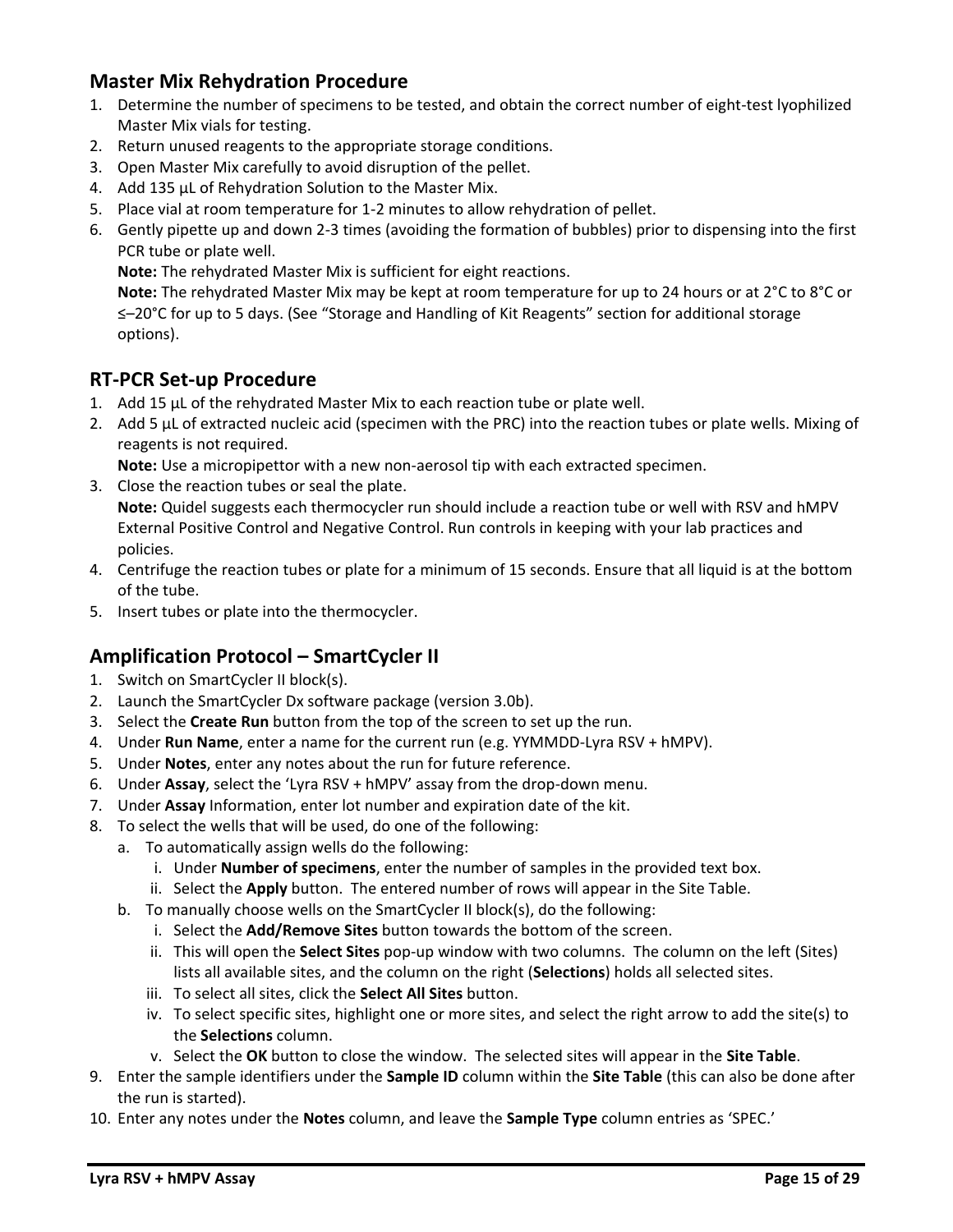- 11. Select the **Start Run** button at the bottom of the screen.
- 12. Select the **View Results** button to view the progress of the run.
- 13. Save the run after it is finished and prior to exiting the software.

### **Amplification Protocol – ABI 7500 Fast and Fast Dx**

- 1. Switch on ABI 7500 Fast or Fast Dx.
- 2. Launch the ABI 7500 Fast or Fast Dx software package (version 1.4.1).
- 3. The Quick Startup document dialog window will open.
- 4. Click on Create a new document.
- 5. Most of the following should be the default setting. If not, change accordingly.

|            | SDS v1.4.1 (add more if needed)        |
|------------|----------------------------------------|
| Comments:  |                                        |
| Operator:  | your operator name                     |
| Run Mode:  | Fast 7500                              |
| Template:  | Lyra RSV + hMPV                        |
| Container: | 96-Well Clear                          |
| Assay:     | Standard Curve (Absolute Quantitation) |

- 6. The Set Up Sample Plate:
	- a. Under the **Setup** and **Plate** tabs the plate setup will appear.
	- b. Select all wells that will contain sample, right-click and select the **Well Inspector** from the drop-down menu. When the **Well Inspector** pop-up window opens, select the detectors for RSV, hMPV and PRC.
	- c. Use the **Well Inspector** to enter the sample names. Patient IDs may be entered in the **Well Inspector** window; however, it is recommended that this is done prior to resuspending the lyophilized master mix, post run, or using the import function to minimize the time the PCR reactions will sit at room temperature prior to starting the run.
	- d. Save the run as **YYMMDD-Lyra RSV + hMPV.sds**.
	- e. A window will open asking for the "Reason for change of entry." Enter "**Setup**" and any other comments relevant to the run.
- 7. Starting the PCR:
	- a. Select the **Instrument** tab.
	- b. Insert the 96 well PCR plate into the machine.
	- c. Under **Instrument Control**, select the **Start** button to initiate the run.
- 8. Post PCR:
	- a. **IMPORTANT:** When the run is finished, press OK. **Analyze** the data by pressing the "Analyze" button in the top menu, and save the file.
	- b. Save the file by pressing **Save Document** in the task bar. A window will open asking for the "Reason for change of entry." Enter "**Data analysis post run**" and any other comments relevant to the run.

### **Amplification Protocol – QuantStudio Dx**

- 1. Switch on QuantStudio Dx.
- 2. Choose IVD mode on the instrument.
- 3. Launch the QuantStudio Dx IVD software package (version 1.0).
- 4. Enter the system **Username** included every extraction and **Password** when prompted.
- 5. The **Home screen** windown will open.
- 6. In the **Setup** box, highlight the previously loaded test name "**Lyra RSV + hMPV**."
- 7. Click the **Setup** button to begin a RT-PCR run.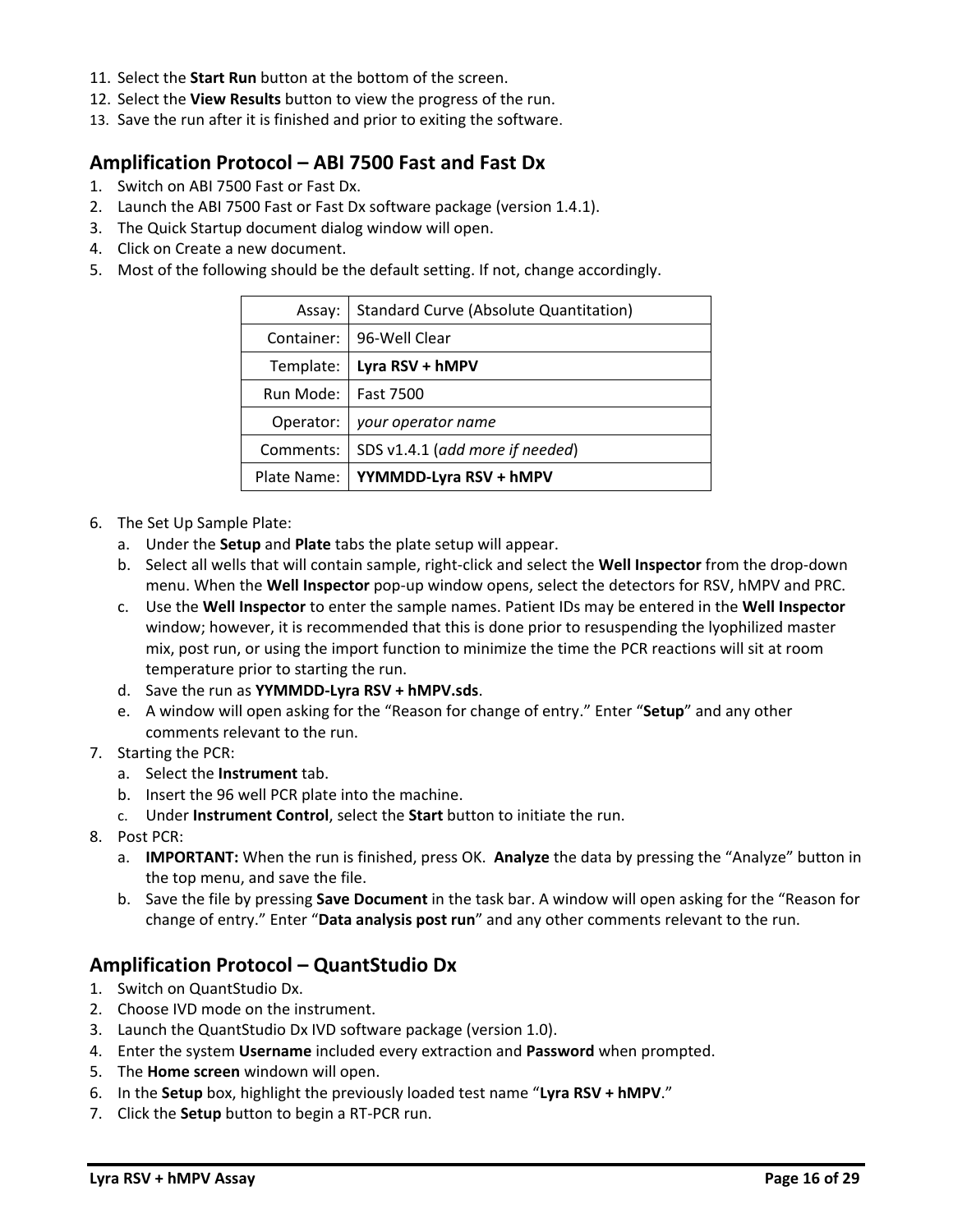- 8. The **Setup, Test Properties** screen will be displayed. Enter run information accordingly.
	- a. Enter the **Experiment Name** (default setting launches the run with a date and time stamp).
	- b. Enter the **Plate Barcode** information.
	- c. Record material lot numbers under **Reagent Information**.
	- d. Save the run with a unique identifier as an ".sds" file (e.g. **YYMMDD-runID#-LyraRSV + hMPV.sds**).
	- e. A window will open asking for the "Reason for change of entry." Enter "**Setup**" and any other comments relevant to the run.
- 9. In the left menu bar, select **Define**.
- 10. Edit sample information.
	- a. Enter specific sample information for each well by deleting the default identifier (Patient 1, Patient 2, etc.) and entering new information, OR
	- b. Select **Import from File** across the top of the display to upload a predefined plate map from a Text (tab delimited) file.
- 11. In the left menu bar, select **Assign** to verify proper plate setup.
- 12. Loading the sample plate.
	- a. Eject the instrument tray.
	- b. Insert the 96-well PCR plate into the machine with the A1 well positioned in the top, left corner.
	- c. Retract the instrument tray.
- 13. Starting the run.
	- a. In the left menu bar, select **Run**.
	- b. Click the green **Start Run** button at the top of the screen.
		- i. If prompted, select the serial number specific to the instrument being used.
- 14. When the run is complete, select **Analysis** in the left menu bar.
	- a. Save the file by pressing **Save** in the task bar. A window will open asking for the "Reason for change of entry." Enter "**Data analysis post run**" and any other comments relevant to the run.
	- b. The **Amplification Plot** will show by default. To view other plot types, select them from the left menu bar.
	- c. To view run information with Ct values, select the **Well Table** tab in the right side of the screen.
- 15. Printing a report.
	- a. In the top menu bar, select **Print Report**. Customize the report contents by selecting or deselecting boxes from the report window.
	- b. Select the "**Print Report**" button at the bottom of the dialogue box.
- 16. Exporting data files.
	- a. In the left menu bar, select **Export**.
	- b. Enter the **Export File Location** OR click **Browse** to locate the desired path.
	- c. The **Export File Name** will default to that of the saved run.
	- d. Select Excel as the file type.
	- e. Customize the exported data report by toggling across the provided tabs and selecting or deselecting options.
	- f. Select Start Export along the bottom of the screen.

### **INTERPRETATION OF RESULTS**

### **Interpretation of Results – SmartCycler II**

- 1. Select **View Results** tab after the run is finished.
- 2. Select **Sample Results** tab.
- 3. The SmartCycler II software will automatically report whether RSV and/or hMPV viral RNA has been detected in the samples or whether the run was invalid (unresolved).
- 4. More detailed information may be found under the respective tabs of each analyte in the same window. If there is a positive call for either RSV or hMPV (or both), the PRC result is not applicable. The PRC is only required for negative calls.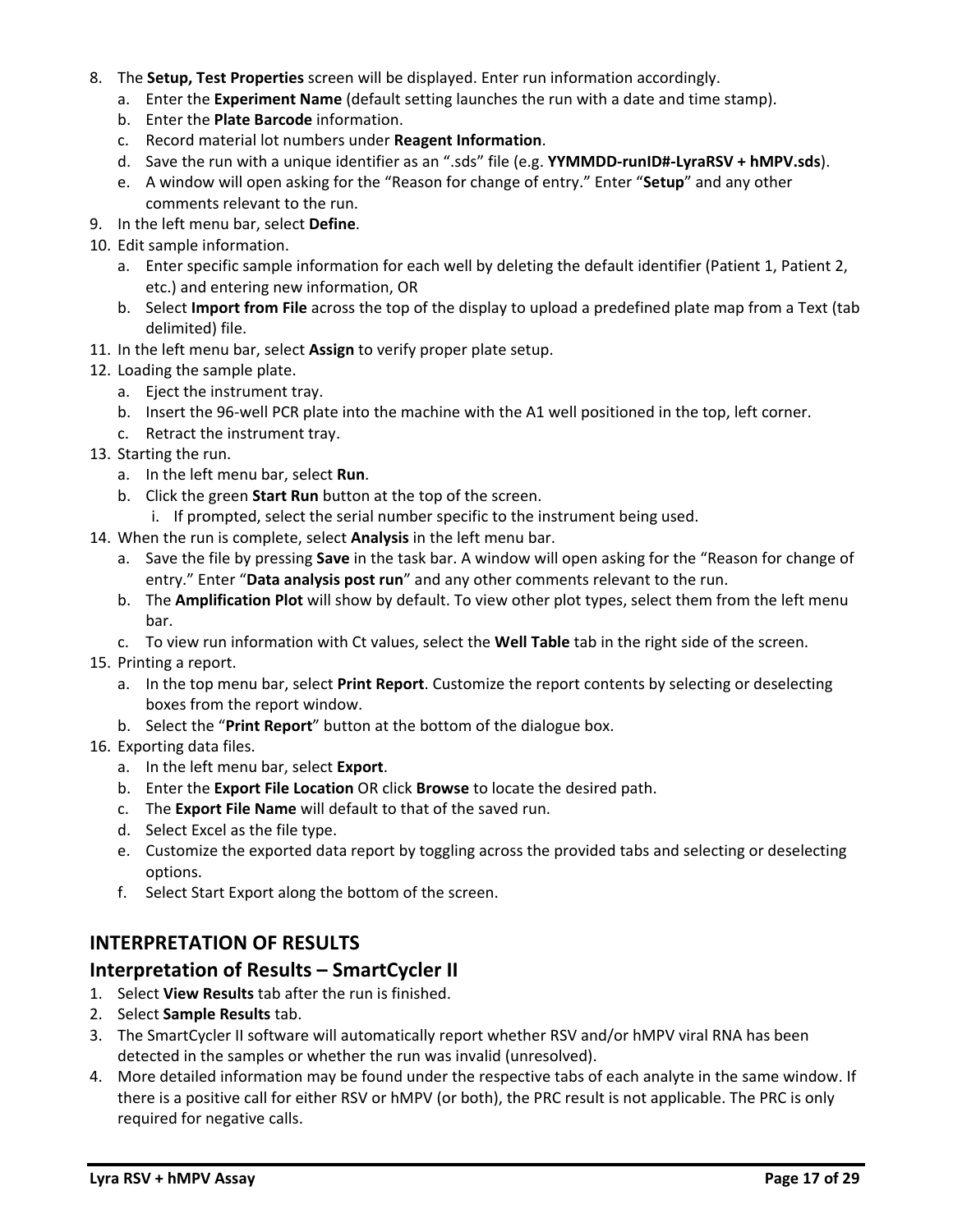| Interpretation of the Lyra RSV + hMPV Assay Results using the SmartCycler II |                   |                         |                                  |                                                                                                                                                                                                                     |  |  |  |
|------------------------------------------------------------------------------|-------------------|-------------------------|----------------------------------|---------------------------------------------------------------------------------------------------------------------------------------------------------------------------------------------------------------------|--|--|--|
| <b>Assay Result</b>                                                          | Detector:<br>hMPV | Detector:<br><b>PRC</b> | <b>Interpretation of Results</b> |                                                                                                                                                                                                                     |  |  |  |
| <b>Negative</b>                                                              | NEG.              | <b>NEG</b>              | Pass                             | RSV and hMPV nucleic acid not detected; PRC<br>Detected                                                                                                                                                             |  |  |  |
| <b>RSV Positive</b>                                                          | <b>POS</b>        | <b>NEG</b>              | $NA^*$                           | RSV nucleic acid detected                                                                                                                                                                                           |  |  |  |
| hMPV Positive                                                                | <b>NEG</b>        | <b>POS</b>              | $NA^*$                           | hMPV nucleic acid detected                                                                                                                                                                                          |  |  |  |
| RSV and hMPV Positive                                                        | <b>POS</b>        | <b>POS</b>              | $NA^*$                           | RSV and hMPV nucleic acid detected**                                                                                                                                                                                |  |  |  |
| Invalid                                                                      | <b>NEG</b>        | <b>NEG</b>              | Fail                             | Unresolved - PCR inhibition or reagent failure.<br>Retest the same purified sample. If this test is also<br>invalid, re-extract and retest another aliquot of the<br>same sample or obtain a new sample and retest. |  |  |  |

\*No value is required for the PRC to make a positive call.

\*\*Dual infections are rare. Repeat testing using the same purified sample. If the retest confirms this result, collect and test new specimen. Contact Quidel if multiple samples provide this result.

**Error Code 3079:** Warning/Error Code 3079 may be observed with RSV and/or hMPV positive samples. Warning/Error Code 3079 occurs when the fluorescence (RFU) signal is too high. In this case, all results for that sample are reported by the Dx software as ND (Not Determined). If a Ct value ≥5 is reported for either virus, the sample results may be recorded as Positive for the corresponding virus. If the Ct value is <5 the corresponding virus is reported as Negative.

#### **Interpretation of the Lyra RSV + hMPV Assay Results using the ABI 7500 Fast and Fast Dx Detector: RSV Detector: hMPV Detector: PRC Interpretation of Results** Ct <5.0 or Ct >35.0  $\Big|$  Ct <5.0 or Ct >35.0  $\Big|$  S.0≤ Ct ≤35.0 Negative – No RSV or hMPV viral RNA detected; PRC detected 5.0≤ Ct ≤35.0 Ct <5.0 or Ct >35.0 NA\* RSV Positive – RSV viral RNA detected Ct <5.0 or Ct >35.0  $\qquad$  5.0≤ Ct ≤35.0  $\qquad$  NA\*  $\qquad$  hMPV Positive – hMPV viral RNA detected 5.0≤ Ct ≤35.0 5.0≤ Ct ≤35.0 NA\* RSV and hMPV Positive - RSV and hMPV viral RNA detected\*\* Ct <5.0 or Ct >35.0  $\parallel$  Ct <5.0 or Ct >35.0  $\parallel$  Ct <5.0 or Ct >35.0 Invalid – No RSV or hMPV viral RNA and no PRC detected; invalid test. Retest the same purified sample. If this test is also invalid, re‐ extract and retest another aliquot of the

### **Interpretation of Results – ABI 7500 Fast and Fast Dx**

retest. \*No Ct value is required for the PRC to make a positive call.

Undetermined Undetermined Undetermined

\*\*Dual infections are rare. Repeat testing using the same purified sample. If the retest confirms this result, collect and test a new specimen. Contact Quidel if multiple samples provide this result.

### **Interpretation of Results – QuantStudio Dx**

| Interpretation of the Lyra RSV + hMPV Assay Results using the QuantStudio Dx |                          |                         |                                       |  |  |  |  |  |
|------------------------------------------------------------------------------|--------------------------|-------------------------|---------------------------------------|--|--|--|--|--|
| Detector:<br><b>RSV</b>                                                      | Detector:<br><b>hMPV</b> | Detector:<br><b>PRC</b> | <b>Interpretation of Results</b>      |  |  |  |  |  |
| Ct $<$ 15 or Ct $>$ 40                                                       | Ct $<$ 15 or Ct $>$ 40   | 15≤ Ct ≤40              | Negative - No RSV or hMPV viral RNA   |  |  |  |  |  |
|                                                                              |                          |                         | detected; PRC detected                |  |  |  |  |  |
| 15≤ Ct ≤40                                                                   | Ct $<$ 15 or Ct $>$ 40   | $NA*$                   | RSV Positive – RSV viral RNA detected |  |  |  |  |  |

same sample or obtain a new sample and

Invalid – Not determined. Retest the same purified sample. If the test is also invalid, re‐ extract and retest another aliquot of the same sample or obtain a new sample and

retest.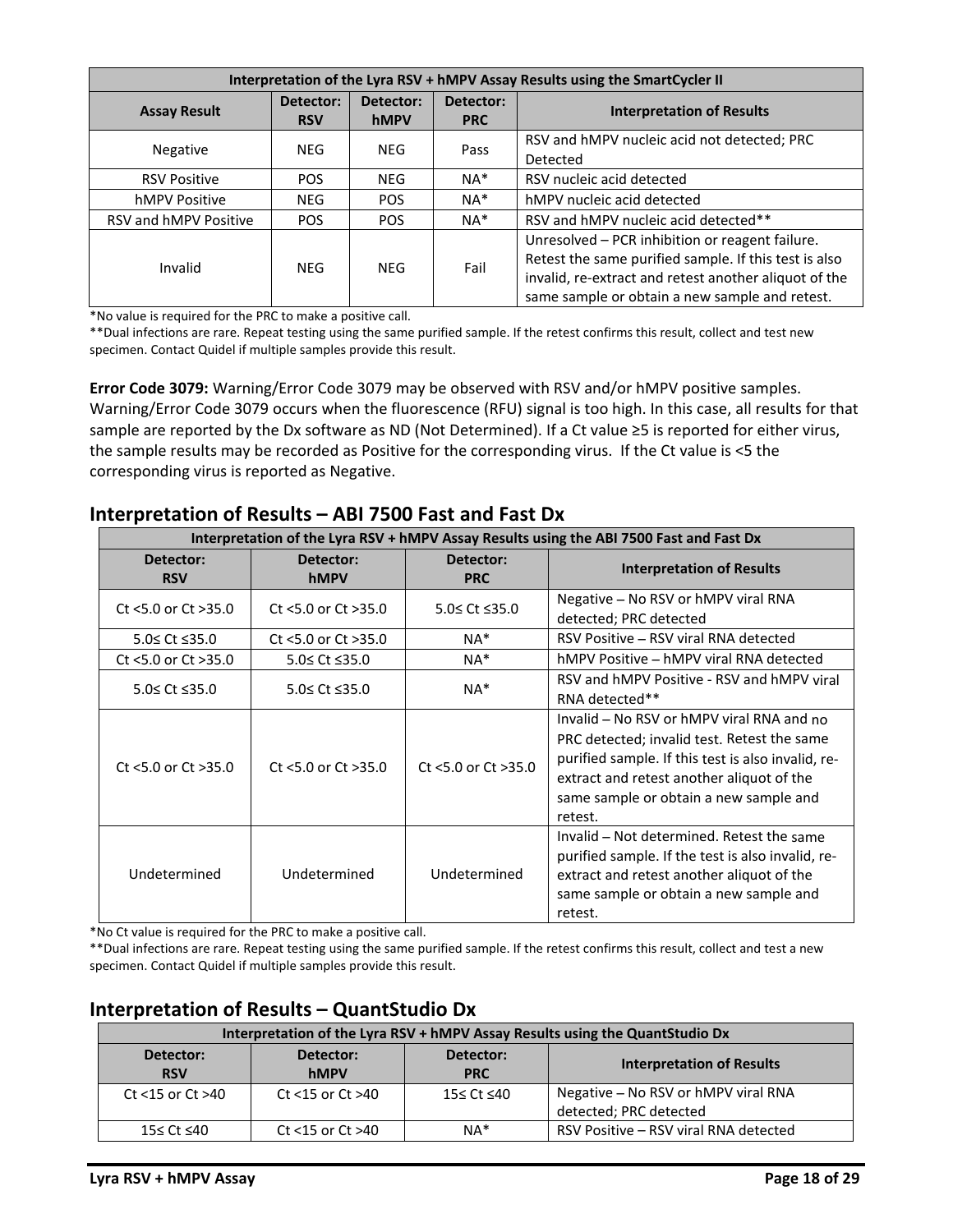| Interpretation of the Lyra RSV + hMPV Assay Results using the QuantStudio Dx |                        |                        |                                                                                                                                                                                                                                                  |  |  |  |  |
|------------------------------------------------------------------------------|------------------------|------------------------|--------------------------------------------------------------------------------------------------------------------------------------------------------------------------------------------------------------------------------------------------|--|--|--|--|
| Detector:                                                                    | Detector:              | Detector:              | <b>Interpretation of Results</b>                                                                                                                                                                                                                 |  |  |  |  |
| <b>RSV</b>                                                                   | hMPV                   | <b>PRC</b>             |                                                                                                                                                                                                                                                  |  |  |  |  |
| Ct <15 or Ct >40                                                             | 15≤ Ct ≤40             | $NA*$                  | hMPV Positive – hMPV viral RNA detected                                                                                                                                                                                                          |  |  |  |  |
| 15≤ Ct ≤40                                                                   | 15≤ Ct ≤40             | $NA*$                  | RSV and hMPV Positive – RSV and hMPV viral                                                                                                                                                                                                       |  |  |  |  |
|                                                                              |                        |                        | RNA detected**                                                                                                                                                                                                                                   |  |  |  |  |
| Ct $<$ 15 or Ct $>$ 40                                                       | Ct $<$ 15 or Ct $>$ 40 | Ct $<$ 15 or Ct $>$ 40 | Invalid – No RSV or hMPV viral RNA and no<br>PRC detected; invalid test. Retest the same<br>purified sample. If this test is also invalid, re-<br>extract and retest another aliquot of the<br>same sample or obtain a new sample and<br>retest. |  |  |  |  |
| Undetermined                                                                 | Undetermined           | Undetermined           | Invalid - No RSV or hMPV viral RNA and no<br>PRC detected; invalid test. Retest the same<br>purified sample. If this test is also invalid, re-<br>extract and retest another aliquot of the<br>same sample or obtain a new sample and<br>retest. |  |  |  |  |

\*\*No Ct value is required for the PRC to make a positive call.

\*\*Dual infections are rare. Repeat testing using the same purified sample. If the retest confirms this result, collect and test a new specimen. Contact Quidel if multiple samples provide this result.

# **QUALITY CONTROL**

The Lyra RSV+hMPV Assay incorporates several controls to monitor assay performance.

- 1. The Process Control (PRC) should be used during extraction and amplification in the assay. This control should be added to each sample aliquot prior to extraction. Please refer to the section titled **Principle of Procedure** for further information.
- 2. Commercially available external positive RSV/hMPV controls may be treated as a patient specimen and should be used in accordance with local, state, and/or federal regulations or accreditation requirements and your laboratory's standard quality control procedures. Previously characterized positive RSV or hMPV specimens may be used in lieu of a commercial RSV/hMPV control.
- 3. Viral transport media (UTM, M4, M4‐RT, M5, or M6) or a previously characterized negative specimen may be used as an external negative control. This must be treated as a patient specimen and should be performed in accordance with local, state, and/or federal regulations or accreditation requirements and your laboratory's standard quality control procedures.
- 4. Always include one negative control (containing a PRC) and at least one positive control in each amplification/detection run performed.
- 5. Failure of controls (positive, negative, and/or PRC) invalidates the run and results should not be reported.
- 6. If the positive control is not positive within the specified Ct range but the negative control is valid, repeat testing should be done starting from the purified nucleic acid and using a new aliquot of the positive control. If repeat results are still invalid, results should not be reported and testing should be repeated from the original sample or a new sample should be collected and tested.
- 7. If the PRC is not positive or the negative control is invalid, repeat testing should be done starting from the original sample using new aliquots of the PRC and negative control. If repeat results are still invalid, results should not be reported and a new sample should be collected and tested.

### **LIMITATIONS**

- This test is not intended to differentiate RSV or hMPV subtypes. Additional testing is required if subtype differentiation is required.
- Negative results do not preclude infection with RSV or hMPV and should not be the sole basis of a treatment decision.
- As with other assays of this type, there is a risk of false negative results due to the presence of sequence variants in the viral target.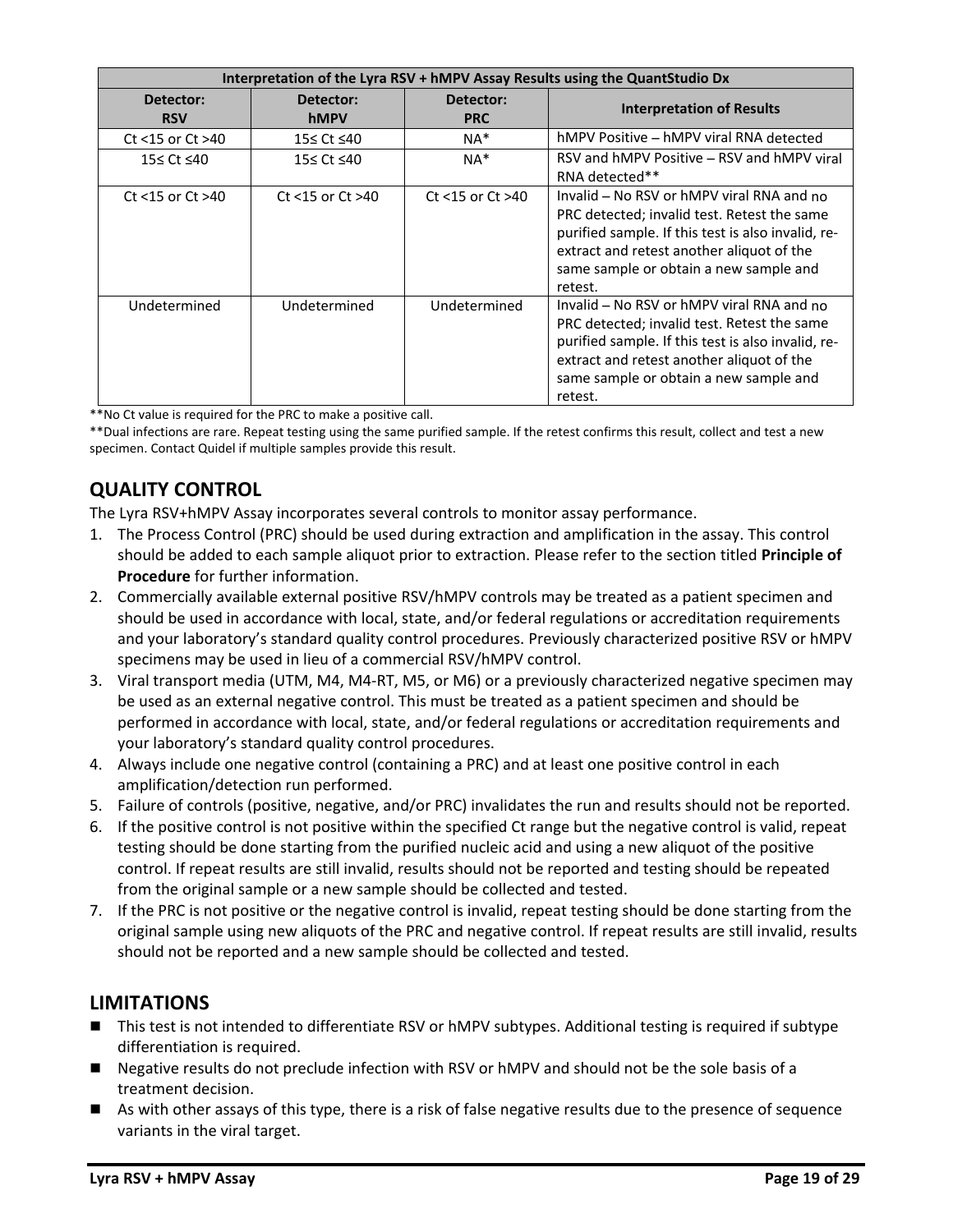- Improper collection, storage, or transport may lead to false negative results.
- Inhibitors present in the sample and/or errors in following the assay procedure may lead to false negative results.
- A trained health care professional should interpret assay results in conjunction with the patient's medical history, clinical signs and symptoms, and the results of other diagnostic tests.
- Analyte targets (viral sequences) may persist *in vivo*, independent of virus viability. Detection of analyte target(s) does not imply that the corresponding virus(es) are infectious, nor are the causative agents for clinical symptoms.
- The detection of viral sequences is dependent upon proper specimen collection, handling, transportation, storage and preparation (including extraction). Failure to observe proper procedures in any one of these steps can lead to incorrect results. There is a risk of false negative values resulting from improperly collected, transported, or handled specimens.
- There is a risk of false positive values resulting from cross-contamination by target organisms, their nucleic acids or amplified product, or from non‐specific signals in the assay.
- There is a risk of false negative values due to the presence of sequence variants in the viral targets of the assay.
- It is recommended that specimens found to be negative be confirmed by an alternate method (e.g. cell culture).
- The performance of the assay has not been established in individuals who received nasally administered corticosteroids.
- The performance of the assay has not been established in individuals who received nasally administered Influenza vaccine.
- hMPV inhibition at 2x LOD: Results from the analytical studies show that, at 2x LOD, detection of the A2 subtype of hMPV was inhibited by RSV-A at a level 10,000x above LOD on the ABI 7500 Fast Dx and the SmartCycler II System. At 2x LOD, the B2 subtype of hMPV was inhibited by RSV-A at a level of 10,000x above LOD on the QuantStudio Dx. RSV inhibition at 2x LOD: Results from the analytical studies show that, at 2x LOD, detection of RSV‐A may be inhibited by the A2 subtype of hMPV at a level of 1,000x above the LOD on the QuantStudio Dx. The incidence of co-infection with RSV and hMPV seen in the two clinical studies for the Lyra RSV + hMPV Assay was 0.1% (1/949; ABI 7500 Fast Dx and SmartCycler II in winter 2012) and 0.1% (1/711; QuantStudio Dx in winter 2013).
- The assay performance was not established in immunocompromised patients.
- Positive and negative predictive values are highly dependent on prevalence and may vary depending on the population tested. Performance of the assay using the SmartCycler II System and the ABI 7500 Fast Dx was established during the 2012 winter season. Performance of the assay using the QuantStudio Dx was established during the 2013 winter season.

### **EXPECTED VALUES**

Clinical studies were performed with the Lyra RSV + hMPV Assay using the SmartCycler II System and the ABI 7500 Fast Dx. Testing was performed with prospective specimens received from throughout the United States in the winter of 2012 (January 2012 to March 2012). The table below provides the expected value for each virus on the two instruments.

| <b>Expected Values for SmartCycler II (Winter 2012)</b> |           |                                       |                              |           |                                 |                               |  |  |
|---------------------------------------------------------|-----------|---------------------------------------|------------------------------|-----------|---------------------------------|-------------------------------|--|--|
| <b>Age Group</b><br>(Years)                             | Total (n) | <b>Total # RSV</b><br><b>Positive</b> | <b>RSV Detection</b><br>Rate | Total (n) | Total # hMPV<br><b>Positive</b> | <b>hMPV Detection</b><br>Rate |  |  |
| ${<}1$                                                  | 258       | 71                                    | 27.5%                        | 245       | 35                              | 14.3%                         |  |  |
| $1$ to 5                                                | 352       | 67                                    | 19.0%                        | 341       | 73                              | 21.4%                         |  |  |
| 6 to 10                                                 | 134       | 6                                     | 4.5%                         | 130       | 16                              | 12.3%                         |  |  |
| 11 to 15                                                | 62        |                                       | 4.8%                         | 60        | 6                               | 10.0%                         |  |  |
| 16 to 21                                                | 33        | 3                                     | 9.1%                         | 31        |                                 | 3.2%                          |  |  |
| $>21$                                                   | 175       | 8                                     | 4.6%                         | 153       | 17                              | 11.1%                         |  |  |
| Total                                                   | 1014      | 158                                   | 15.6%                        | 960       | 148                             | 15.4%                         |  |  |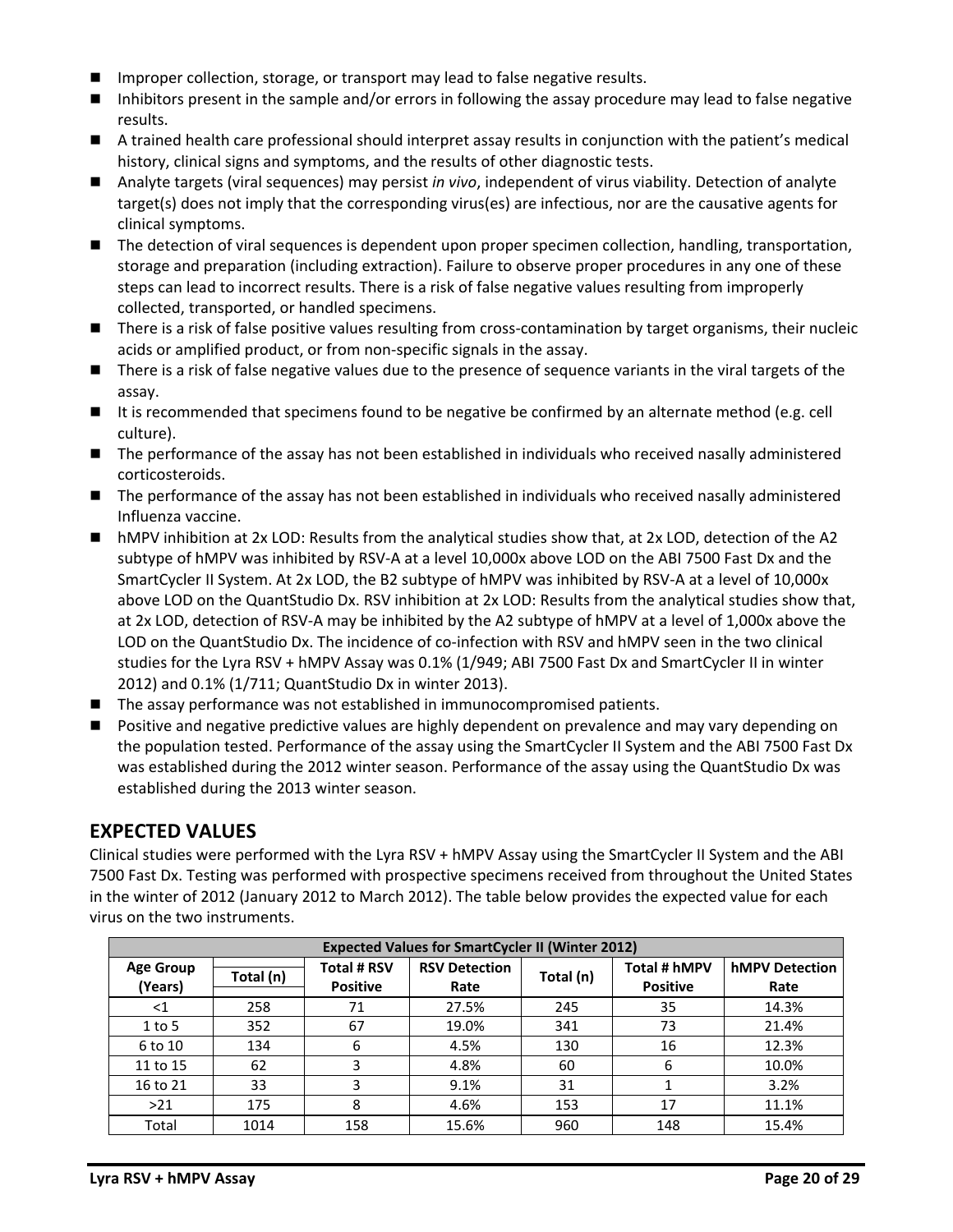| <b>Expected Values for ABI 7500 Fast Dx (Winter 2012)</b> |           |                                       |                              |           |                                 |                               |  |  |  |
|-----------------------------------------------------------|-----------|---------------------------------------|------------------------------|-----------|---------------------------------|-------------------------------|--|--|--|
| <b>Age Group</b><br>(Years)                               | Total (n) | <b>Total # RSV</b><br><b>Positive</b> | <b>RSV Detection</b><br>Rate | Total (n) | Total # hMPV<br><b>Positive</b> | <b>hMPV Detection</b><br>Rate |  |  |  |
| ${<}1$                                                    | 254       | 72                                    | 28.3%                        | 245       | 38                              | 15.5%                         |  |  |  |
| $1$ to 5                                                  | 354       | 72                                    | 19.9%                        | 341       | 76                              | 22.3%                         |  |  |  |
| 6 to 10                                                   | 134       | 6                                     | 4.5%                         | 130       | 17                              | 13.1%                         |  |  |  |
| 11 to 15                                                  | 62        | 3                                     | 4.8%                         | 60        |                                 | 11.7%                         |  |  |  |
| 16 to 21                                                  | 33        | 3                                     | 9.1%                         | 31        |                                 | 3.2%                          |  |  |  |
| >21                                                       | 175       | 10                                    | 5.7%                         | 153       | 18                              | 11.8%                         |  |  |  |
| Total                                                     | $1012*$   | 166                                   | 16.4%                        | 960       | 157                             | 16.4%                         |  |  |  |

\*Two specimens were invalid.

A clinical study was performed with the Lyra RSV + hMPV Assay using QuantStudio Dx. Testing was performed with prospective specimens received from throughout the United States in the winter of 2013 (January 2013 to February 2013). The table below provides the expected value for each virus on the instrument.

| <b>Expected Values for QuantStudio Dx (Winter 2013)</b> |           |                                       |                              |           |                                 |                               |  |  |
|---------------------------------------------------------|-----------|---------------------------------------|------------------------------|-----------|---------------------------------|-------------------------------|--|--|
| <b>Age Group</b><br>(Years)                             | Total (n) | <b>Total # RSV</b><br><b>Positive</b> | <b>RSV Detection</b><br>Rate | Total (n) | Total # hMPV<br><b>Positive</b> | <b>hMPV Detection</b><br>Rate |  |  |
| $<$ 1                                                   | 86        | 32                                    | 37.2%                        | 86        | 14                              | 16.3%                         |  |  |
| $1$ to 5                                                | 200       | 58                                    | 29.0%                        | 200       | 26                              | 13.0%                         |  |  |
| 6 to 10                                                 | 91        | 4                                     | 4.4%                         | 91        |                                 | 3.3%                          |  |  |
| 11 to 15                                                | 74        |                                       | 6.8%                         | 74        |                                 | 4.1%                          |  |  |
| 16 to 21                                                | 33        | 0                                     | 0%                           | 33        | 0                               | 0%                            |  |  |
| >21                                                     | 227       | 17                                    | 7.5%                         | 227       | 13                              | 5.7%                          |  |  |
| Total                                                   | $711*$    | 116                                   | 16.3%                        | $711*$    | 59                              | 8.3%                          |  |  |

\*Two specimens were invalid.

# **CLINICAL PERFORMANCE**

# **Clinical Performance – SmartCycler II and the ABI 7500 Fast Dx**

Performance characteristics of the Lyra RSV + hMPV Assay using the SmartCycler II System and the ABI 7500 Fast Dx were established during a prospective study during the 2012 respiratory virus season (January to March 2012). Samples used for this study were fresh (414) and frozen (600) nasal and nasopharyngeal swab specimens that were collected for routine respiratory virus testing four sites across the United States. A single specimen was collected per patient and tested for RSV immediately after collection using direct specimen DFA and culture with DFA. The residual samples were extracted with the NucliSENS easyMAG System and tested with Lyra RSV + hMPV Assay using both the ABI 7500 Fast Dx and the SmartCycler II. Aliquots of each specimen were sent to a central location for testing with an FDA‐cleared hMPV molecular test.

|                                           | Gender*   Number of Subjects (Percentage of Total) |  |  |  |  |
|-------------------------------------------|----------------------------------------------------|--|--|--|--|
| Female                                    | 482 (47.5%)                                        |  |  |  |  |
| Male                                      | 528 (52.1%)                                        |  |  |  |  |
| *4 specimens did not list a gender (0.4%) |                                                    |  |  |  |  |

| <b>Number of Subjects (Percentage of Total)</b> |
|-------------------------------------------------|
| 610 (60.2%)                                     |
| 229 (22.6%)                                     |
| 60 (5.9%)                                       |
| 115 (11.3%)                                     |
|                                                 |

#### **Prospective Clinical Study – SmartCycler II**

One thousand and fourteen (1014) specimens were tested by both the subject and comparator method for RSV. One (1) specimen was contaminated and three (3) were toxic in cell culture (0.4%). These four (4)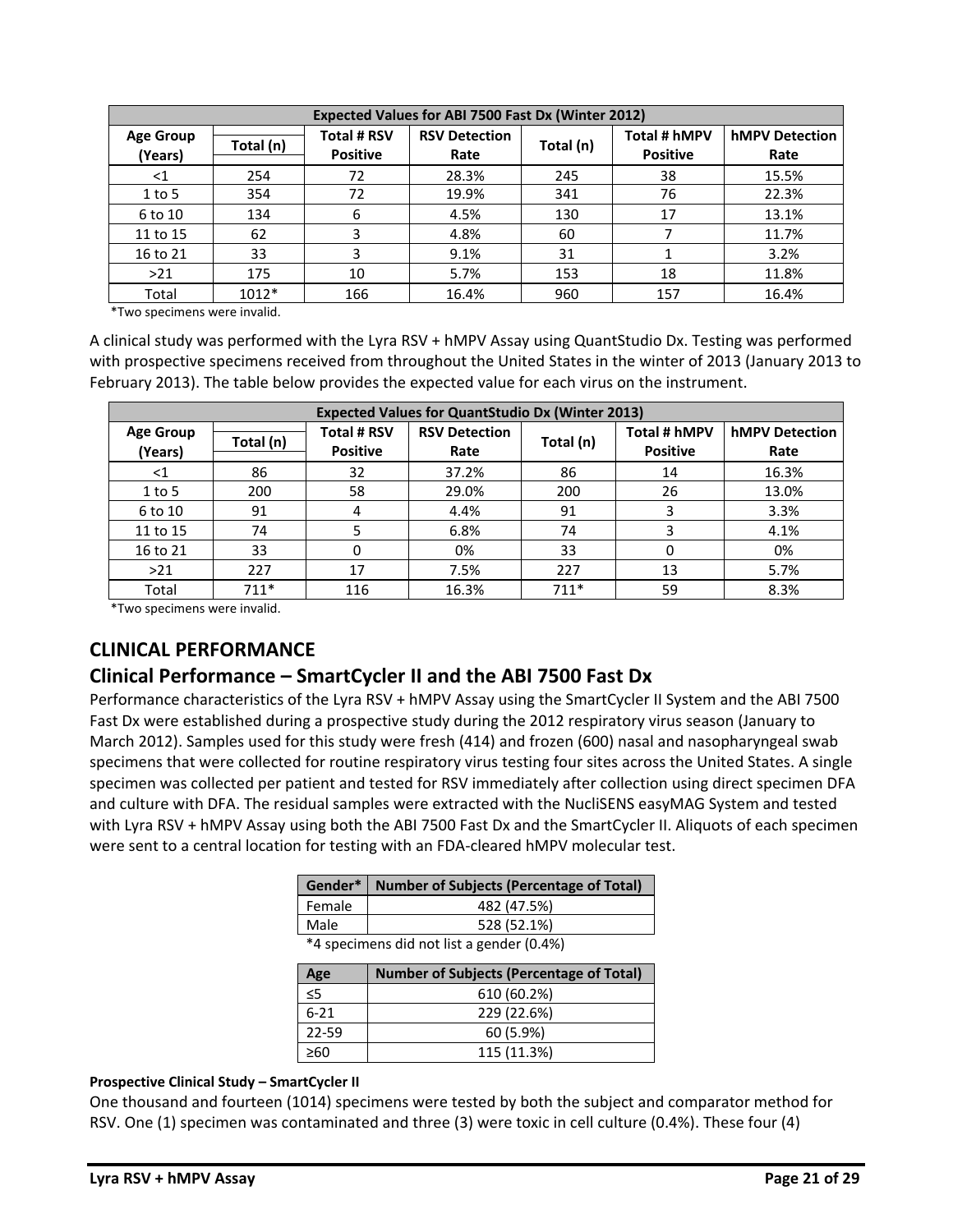specimens have been excluded from analysis. Results for the remaining one thousand and ten (1010) specimens are detailed in the table below.

| Combined Site – Respiratory syncytial virus |            |            |            |       |             |       |       |        |  |
|---------------------------------------------|------------|------------|------------|-------|-------------|-------|-------|--------|--|
| DSFA & Cell Culture w/DFA                   |            |            |            |       |             |       |       | 95% CI |  |
|                                             |            | <b>POS</b> | <b>NEG</b> | Total | Sensitivity | 97.9% | 93.9% | 99.3%  |  |
| Lyra RSV + hMPV                             | <b>POS</b> | 137        | $21*$      | 158   | Specificity | 97.6% | 96.3% | 98.4%  |  |
| Assay                                       | <b>NEG</b> |            | 849        | 852   |             |       |       |        |  |
|                                             | Total      | 140        | 870        | 1010  |             |       |       |        |  |

\*All originally discordant specimens were positive for RSV by an FDA-cleared RT-PCR assay.

Nine hundred and sixty (960) specimens were tested by both the subject and comparator device for hMPV (the comparator device was unavailable to complete comparison testing for fifty-four (54) specimens). Nine (9) specimens were invalid in the comparator device (0.9%). These nine (9) specimens have been excluded from analysis. Results for the remaining nine hundred and fifty-one (951) specimens are detailed in the table below.

| Combined Site - Human metapneumovirus |            |            |     |       |                            |       |       |        |  |
|---------------------------------------|------------|------------|-----|-------|----------------------------|-------|-------|--------|--|
| FDA-cleared hMPV Molecular Test       |            |            |     |       |                            |       |       | 95% CI |  |
|                                       |            | <b>POS</b> | NEG | Total | Positive percent agreement | 96.7% | 92.4% | 98.6%  |  |
| Lyra RSV + hMPV                       | <b>POS</b> | 145        |     | 148   | Negative percent agreement | 99.6% | 98.9% | 99.9%  |  |
| Assay                                 | <b>NEG</b> |            | 798 | 803   |                            |       |       |        |  |
|                                       | Total      | 150        | 801 | 951   |                            |       |       |        |  |

#### **Prospective Clinical Study – ABI 7500 Fast Dx**

One thousand and fourteen (1014) specimens were tested by both the subject and comparator methods for RSV. One (1) specimen was contaminated and three (3) were toxic in cell culture (0.4%). Two (2) specimens were invalid in the subject methods (0.2%). These six (6) specimens have been excluded from analysis. Results for the remaining one thousand and eight (1008) specimens are detailed in the table below.

| <b>Combined Site - Respiratory syncytial virus</b> |            |            |     |       |             |       |       |       |  |  |  |
|----------------------------------------------------|------------|------------|-----|-------|-------------|-------|-------|-------|--|--|--|
|                                                    | 95% CI     |            |     |       |             |       |       |       |  |  |  |
|                                                    |            | <b>POS</b> | NEG | Total | Sensitivity | 98.6% | 94.9% | 99.6% |  |  |  |
| Lyra RSV + hMPV                                    | <b>POS</b> | 138        | 28* | 166   | Specificity | 96.8% | 95.4% | 97.8% |  |  |  |
| Assay                                              | <b>NEG</b> |            | 840 | 842   |             |       |       |       |  |  |  |
|                                                    | Total      | 140        | 868 | 1008  |             |       |       |       |  |  |  |

\*25 of 28 originally discordant specimens were positive for RSV by a FDA-cleared RT-PCR assay.

Nine hundred and sixty (960) specimens were tested by both the subject and comparator devices for hMPV (the comparator device was unavailable to complete comparison testing for fifty-four (54) specimens). Nine (9) specimens were invalid in the comparator device (0.9%). Two (2) specimens were invalid in the subject methods (0.2%). These eleven (11) specimens have been excluded from analysis. Results for the remaining nine hundred and forty-nine (949) specimens are detailed in the table below.

| <b>Combined Site - Human metapneumovirus</b> |            |            |            |       |                            |       |       |       |  |  |  |
|----------------------------------------------|------------|------------|------------|-------|----------------------------|-------|-------|-------|--|--|--|
|                                              | 95% CI     |            |            |       |                            |       |       |       |  |  |  |
| Lyra RSV + hMPV                              |            | <b>POS</b> | <b>NEG</b> | Total | Positive percent agreement | 98.0% | 94.3% | 99.3% |  |  |  |
|                                              | <b>POS</b> | 147        | ٩          | 156   | Negative percent agreement | 98.9% | 97.9% | 99.4% |  |  |  |
|                                              | <b>NEG</b> |            | 790        | 793   |                            |       |       |       |  |  |  |
|                                              | Total      | 150        | 799        | 949   |                            |       |       |       |  |  |  |

### **Clinical Performance – QuantStudio Dx**

Performance characteristics of the Lyra RSV + hMPV Assay using the QuantStudio were established during a prospective study during the 2013 respiratory virus season (January to March 2013). Samples used for this study were (713) nasal or nasopharyngeal swab specimens that were collected and extracted fresh for routine respiratory virus testing at three sites across the United States. Sample extracts were stored at –70°C until the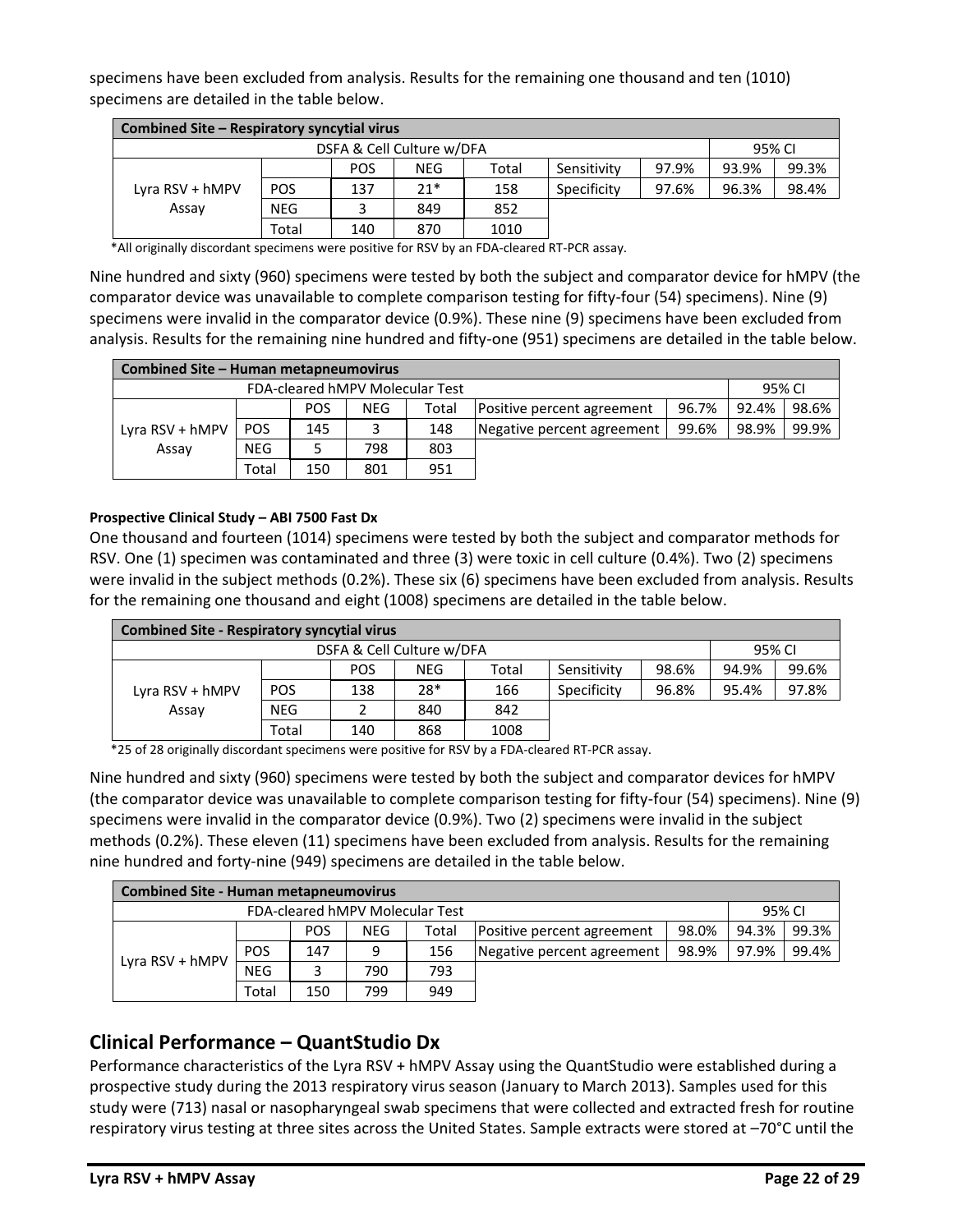time of testing. A single specimen was collected per patient. The specimens were extracted with the NucliSENS easyMAG System and tested with the Lyra RSV + hMPV Assay using the QuantStudio Dx and the comparator devices (FDA-cleared molecular tests for hMPV and RSV). Sites 1 and 2 extracted each specimen and tested them with the subject and comparator devices. Aliquots of each specimen extracted at Site 3 were sent to Site 1 for testing with the comparator devices.

|        | Gender   Number of Subjects (Percentage of Total) |
|--------|---------------------------------------------------|
| Female | 375 (52.6%)                                       |
| Male   | 338 (47.4%)                                       |

| Age       | <b>Number of Subjects (Percentage of Total)</b> |
|-----------|-------------------------------------------------|
| ≤5        | 286 (40.1%)                                     |
| $6 - 21$  | 200 (28.1%)                                     |
| $22 - 59$ | 116 (16.3%)                                     |
| >60       | 111 (15.6%)                                     |

#### **Prospective Clinical Study – QuantStudio Dx**

Seven hundred and thirteen (713) swab specimens were tested by both the subject and comparator device for RSV viral RNA. A total of thirteen (13) invalid specimens have been removed from the analysis. Two (2) of these specimens were invalid on initial and repeat testing with the Lyra RSV + hMPV Assay (0.3%). Eleven (11) specimens were invalid on initial and repeat testing (as per the device's PI) on the comparator device (1.5%). The table below details the results for the remaining seven hundred (700) specimens.

| <b>Respiratory syncytial virus</b>    |            |            |            |       |                            |       |       |       |  |  |  |
|---------------------------------------|------------|------------|------------|-------|----------------------------|-------|-------|-------|--|--|--|
| <b>FDA-cleared RSV Molecular Test</b> |            |            |            |       |                            |       |       |       |  |  |  |
|                                       |            | <b>POS</b> | <b>NEG</b> | Total | Positive percent agreement | 93.8% | 87.7% | 96.9% |  |  |  |
|                                       | <b>POS</b> | 105        | 11         | 116   | Negative percent agreement | 98.1% | 96.7% | 99.0% |  |  |  |
| Lyra RSV + $hMPV$ Assay               | <b>NEG</b> |            | 577        | 584   |                            |       |       |       |  |  |  |
|                                       | Total      | 112        | 588        | 700   |                            |       |       |       |  |  |  |

Seven hundred and thirteen (713) swab specimens were tested by both the subject and comparator device for hMPV viral RNA. A total of six (6) invalid specimens have been removed the analysis. Two (2) of these specimens were invalid on initial and repeat testing with the Lyra RSV + hMPV Assay (0.3%). Four (4) specimens were invalid on initial and repeat testing (as per the device's PI) on the comparator device (0.6%). The table below details the results for the remaining seven hundred and seven (707) specimens.

| Human metapneumovirus |            |            |            |       |                            |       |       |       |  |  |
|-----------------------|------------|------------|------------|-------|----------------------------|-------|-------|-------|--|--|
|                       | 95% CI     |            |            |       |                            |       |       |       |  |  |
|                       |            | <b>POS</b> | <b>NEG</b> | Total | Positive percent agreement | 98.2% | 90.6% | 99.7% |  |  |
|                       | <b>POS</b> | 55         | 4          | 59    | Negative percent agreement | 99.4% | 98.4% | 99.8% |  |  |
| Lyra RSV + hMPV Assay | <b>NEG</b> |            | 647        | 648   |                            |       |       |       |  |  |
|                       | Total      | 56         | 651        | 707   |                            |       |       |       |  |  |

# **ANALYTICAL PERFORMANCE**

### **Level of Detection**

The limit of detection (LOD) of the Lyra RSV + hMPV Assay was determined using quantified (TCID<sub>50</sub>/mL) cultures of two (2) RSV strains and four (4) hMPV strains serially diluted in negative nasopharyngeal matrix. Each dilution was extracted in replicates of 20 per concentration of virus using the NucliSENS easyMAG System and tested on the ABI 7500 Fast Dx, the SmartCycler II, and the QuantStudio Dx. LOD is defined as the lowest concentration at which 95% of all replicates tested positive.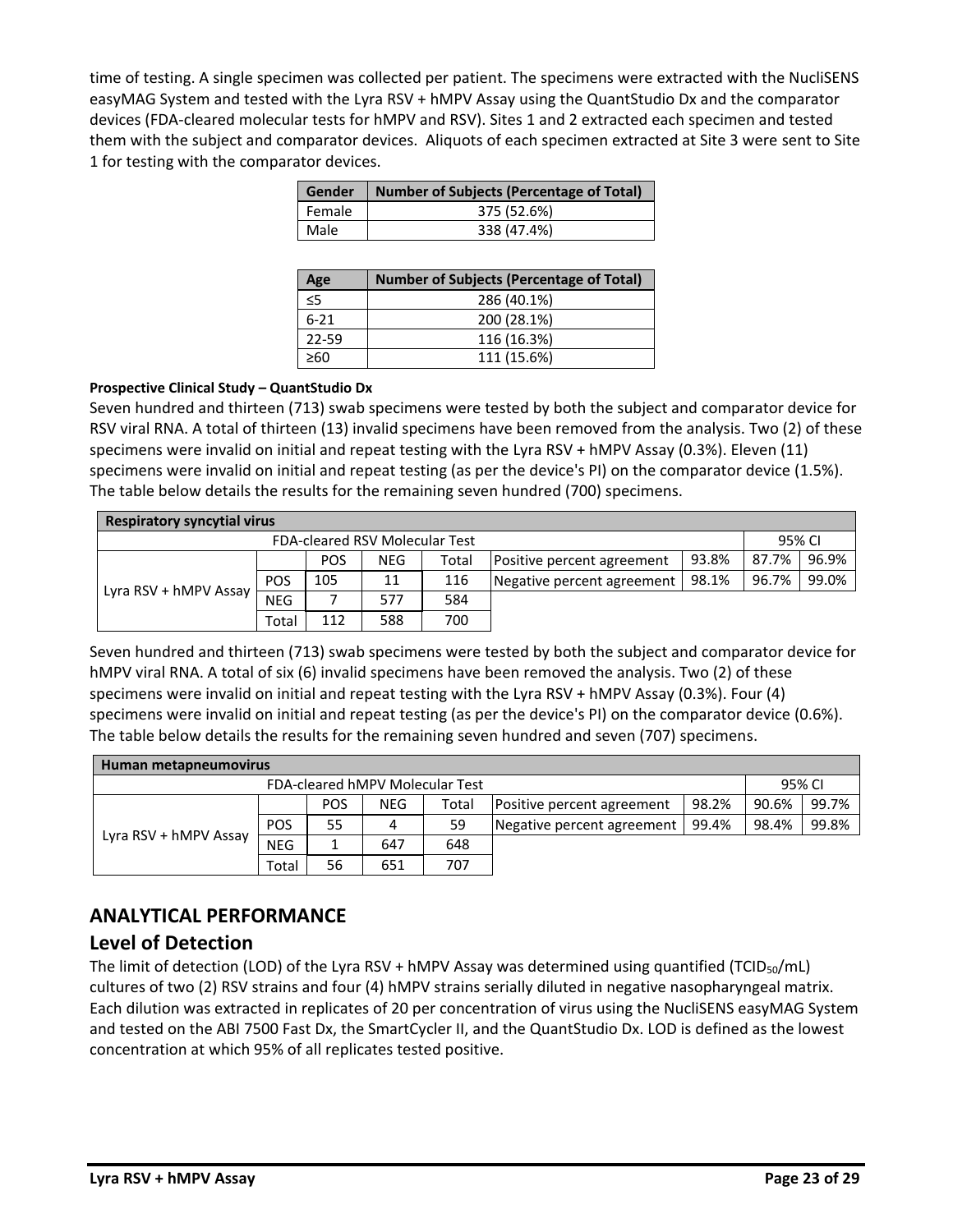| <b>LOD Value Summary</b> |                      |                       |                       |  |  |  |  |  |  |  |
|--------------------------|----------------------|-----------------------|-----------------------|--|--|--|--|--|--|--|
| <b>Virus</b>             | LOD TCID $_{50}$ /mL | LOD TCID $_{50}$ /mL  | LOD TCID $_{50}$ /mL  |  |  |  |  |  |  |  |
|                          | ABI 7500 Fast Dx     | <b>SmartCycler II</b> | <b>QuantStudio Dx</b> |  |  |  |  |  |  |  |
| <b>RSV A</b>             | 6.29E-01             | 1.89E+00              | 6.29E-01              |  |  |  |  |  |  |  |
| <b>RSVB</b>              | 7.5E-01              | $2.25E + 00$          | 2.25E-01              |  |  |  |  |  |  |  |
| hMPV-A1                  | $1.7E + 01$          | 2.65E+01              | 8.73E+00              |  |  |  |  |  |  |  |
| hMPV-A2                  | 4.17E+00             | 4.17E+00              | $2.91E + 00$          |  |  |  |  |  |  |  |
| hMPV-B1                  | 1.05E+00             | 7.88E+00              | $2.25E + 00$          |  |  |  |  |  |  |  |
| hMPV-B2                  | $3.21E + 00$         | $9.63E + 00$          | $2.25E + 00$          |  |  |  |  |  |  |  |

# **Analytical Reactivity (Inclusivity)**

The reactivity of the Lyra RSV + hMPV Assay was evaluated with a panel of five (5) RSV strains and 11 hMPV strains. Each panel member was extracted using the NucliSENS easyMAG System and tested in triplicate on both the ABI 7500 Fast Dx and the SmartCycler II.

| <b>RSV Inclusivity Panel</b> |               |                        |                          |  |  |  |  |  |  |  |  |
|------------------------------|---------------|------------------------|--------------------------|--|--|--|--|--|--|--|--|
| Subtype                      | <b>Strain</b> | TCID <sub>50</sub> /mL | Lyra<br>RSV + hMPV assay |  |  |  |  |  |  |  |  |
| A (NIBSC)                    | $A-2$         | N/A                    | Positive                 |  |  |  |  |  |  |  |  |
| А                            | $A-2$         | 5.67E+00               | Positive                 |  |  |  |  |  |  |  |  |
| B                            | Washington    | 2.25E+00               | Positive                 |  |  |  |  |  |  |  |  |
| B                            | 9320          | 2.25E+00               | Positive                 |  |  |  |  |  |  |  |  |
| B                            | CH9318(1B)    | 2.25E+00               | Positive                 |  |  |  |  |  |  |  |  |

| <b>hMPV Inclusivity Panel</b> |                   |                        |                          |  |  |  |  |  |  |  |
|-------------------------------|-------------------|------------------------|--------------------------|--|--|--|--|--|--|--|
| <b>Subtype</b>                | <b>Strain</b>     | TCID <sub>50</sub> /mL | Lyra<br>RSV + hMPV assay |  |  |  |  |  |  |  |
| A1                            | IA3-2002 G Gene   | 7.95E+01               | Positive                 |  |  |  |  |  |  |  |
| A1                            | IA10-2003         | 7.95E+01               | Positive                 |  |  |  |  |  |  |  |
| A2                            | IA14-2003 G Gene  | $1.25E+1$              | Positive                 |  |  |  |  |  |  |  |
| A2                            | Clinical Isolate  | $1.25E + 1$            | Positive                 |  |  |  |  |  |  |  |
| <b>B1</b>                     | Peru2-2002 G Gene | 2.36E+01               | Positive                 |  |  |  |  |  |  |  |
| <b>B1</b>                     | Peru3-2003 G Gene | 2.36E+01               | Positive                 |  |  |  |  |  |  |  |
| <b>B2</b>                     | Peru1-2002 G Gene | $9.63E + 00$           | Positive                 |  |  |  |  |  |  |  |
| B2                            | Peru6-2003        | $9.63E + 00$           | Positive                 |  |  |  |  |  |  |  |
| <b>B2</b>                     | IA18-2003 G Gene  | $9.63E + 00$           | Positive                 |  |  |  |  |  |  |  |
| <b>B2</b>                     | IA18-2003 G Gene  | $9.63E + 00$           | Positive                 |  |  |  |  |  |  |  |
| hMPV (NIBSC)                  | N/A               | N/A                    | Positive                 |  |  |  |  |  |  |  |

The Lyra RSV + hMPV Assay detected 100% of the RSV and hMPV strains tested.

### **Reproducibility Study**

The reproducibility of the Lyra RSV + hMPV Assay was evaluated at 3 laboratory sites (two external, one in‐ house). Reproducibility was assessed using a panel of 4 simulated samples that include medium positive and low positive, high negative and negative samples. Separate panels were constructed for RSV and hMPV, using the RSV-A and hMPV-A2 strains, respectively. The panels and controls were extracted using the NucliSENS easyMAG System and tested on the SmartCycler II, the ABI 7500 Fast Dx, and the QuantStudio Dx. Panels and controls were tested at each site by 2 operators for 5 days (triplicate testing x 2 operators x 5 days x 3 sites = 90 results per level for each virus). The LOD values were based on the values obtained in the LOD study.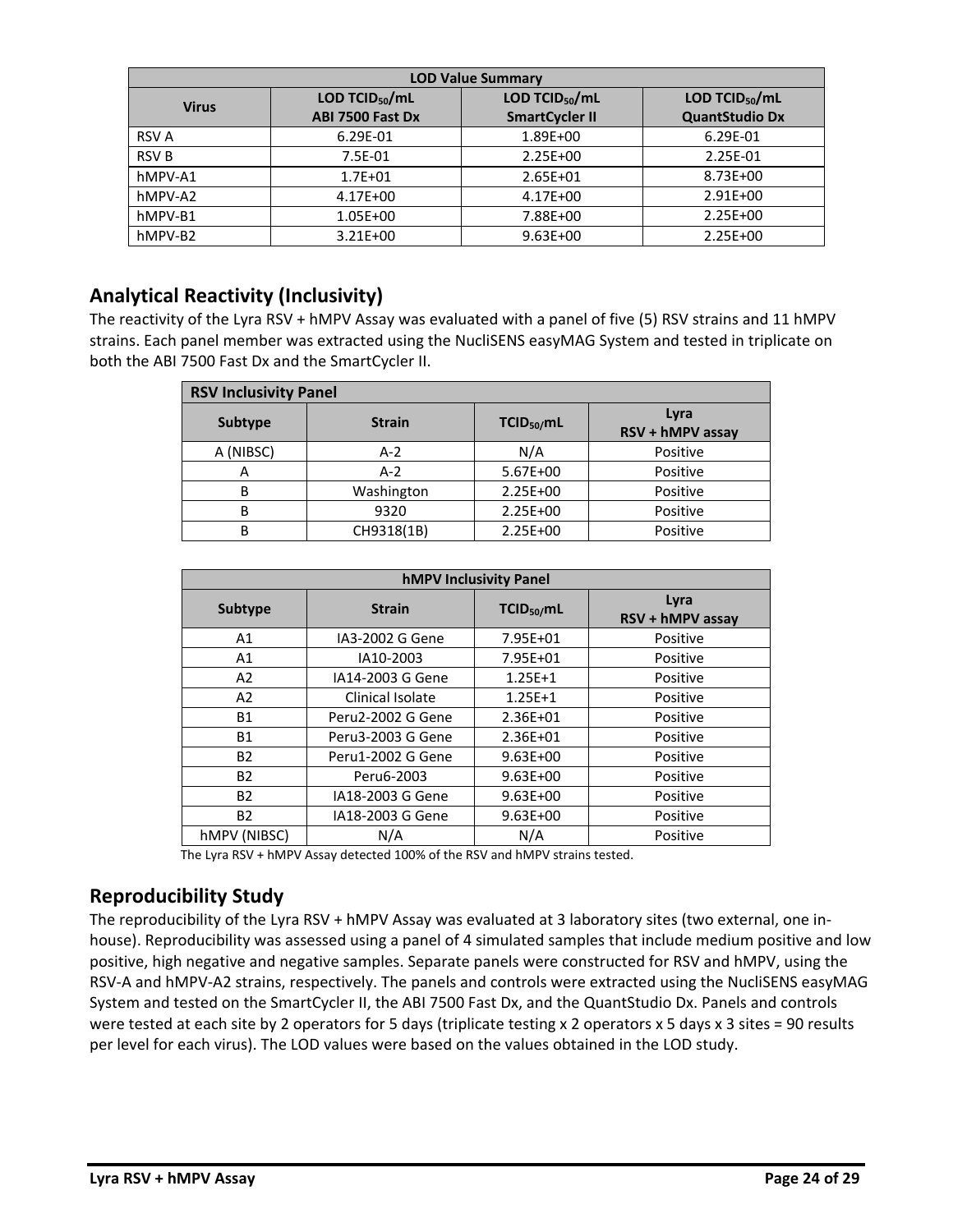| <b>Reproducibility Results - SmartCycler II</b> |                                   |                      |     |                                   |                      |     |                                   |                |     |                                   |  |
|-------------------------------------------------|-----------------------------------|----------------------|-----|-----------------------------------|----------------------|-----|-----------------------------------|----------------|-----|-----------------------------------|--|
|                                                 |                                   | Site 1               |     |                                   | Site 2               |     |                                   | Site 3         |     | <b>Total</b>                      |  |
| <b>Panel Member ID</b>                          | <b>Positive</b><br><b>Results</b> | <b>AVE</b><br>$Ct^*$ | %CV | <b>Positive</b><br><b>Results</b> | <b>AVE</b><br>$Ct^*$ | %CV | <b>Positive</b><br><b>Results</b> | <b>AVE Ct*</b> | %CV | <b>Positive</b><br><b>Results</b> |  |
| RSV High Negative 0.05x LOD                     | 8/30                              | 44.3                 | 9.3 | 6/30                              | 47.4                 | 5.4 | 1/30                              | 48.7           | N/A | 15/90                             |  |
| <b>RSV Low Positive 2x LOD</b>                  | 30/30                             | 31.2                 | 7.3 | 30/30                             | 31.4                 | 4.1 | 30/30                             | 30.9           | 1.5 | 90/90                             |  |
| <b>RSV Med Positive 5x LOD</b>                  | 30/30                             | 29.6                 | 5.7 | 30/30                             | 29.7                 | 3.1 | 30/30                             | 29.5           | 2.0 | 90/90                             |  |
| <b>RSV Negative</b>                             | 0/30                              | N/A                  | N/A | 0/30                              | N/A                  | N/A | 0/30                              | N/A            | N/A | 0/90                              |  |
| <b>RSV Negative Control</b>                     | 0/30                              | N/A                  | N/A | 0/30                              | N/A                  | N/A | 0/30                              | N/A            | N/A | 0/90                              |  |
| <b>RSV Positive Control</b>                     | 30/30                             | 30.0                 | 1.8 | 30/30                             | 31.0                 | 3.3 | 30/30                             | 30.6           | 1.2 | 90/90                             |  |
| hMPV High Negative 0.15x LOD                    | 12/30                             | 34.3                 | 8.3 | 6/30                              | 41.8                 | 6.3 | 8/30                              | 34.9           | 6.4 | 26/90                             |  |
| IhMPV Low Positive 2x LOD                       | 30/30                             | 31.1                 | 6.7 | 30/30                             | 32.2                 | 6.2 | 30/30                             | 31.1           | 3.3 | 90/90                             |  |
| hMPV Med Positive 5x LOD                        | 30/30                             | 29.3                 | 2.0 | 30/30                             | 29.9                 | 3.2 | 30/30                             | 29.8           | 3.4 | 90/90                             |  |
| <b>hMPV Negative</b>                            | 0/30                              | N/A                  | N/A | 0/30                              | N/A                  | N/A | 0/30                              | N/A            | N/A | 0/90                              |  |
| <b>hMPV Negative Control</b>                    | 0/30                              | N/A                  | N/A | 0/30                              | N/A                  | N/A | 0/30                              | N/A            | N/A | 0/90                              |  |
| <b>IhMPV Positive Control</b>                   | 30/30                             | 30.3                 | 1.4 | 30/30                             | 30.9                 | 1.9 | 30/30                             | 30.8           | 2.5 | 90/90                             |  |

\*Average Ct values based on positive results. Ct values of 0 were left out of this calculation.

| Reproducibility Results - ABI 7500 Fast Dx |                                   |                      |      |                                   |                      |      |                                   |         |      |                                   |  |  |
|--------------------------------------------|-----------------------------------|----------------------|------|-----------------------------------|----------------------|------|-----------------------------------|---------|------|-----------------------------------|--|--|
|                                            |                                   | Site 1               |      |                                   | Site 2               |      |                                   | Site 3  |      | <b>Total</b>                      |  |  |
| <b>Panel Member ID</b>                     | <b>Positive</b><br><b>Results</b> | <b>AVE</b><br>$Ct^*$ | %CV  | <b>Positive</b><br><b>Results</b> | <b>AVE</b><br>$Ct^*$ | %CV  | <b>Positive</b><br><b>Results</b> | AVE Ct* | %CV  | <b>Positive</b><br><b>Results</b> |  |  |
| RSV High Negative 0.05x LOD                | 14/30                             | 30.7                 | 8.3  | 3/30                              | 33.8                 | 2.4  | 9/30                              | 32.3    | 4.0  | 26/90                             |  |  |
| <b>RSV Low Positive 2x LOD</b>             | 30/30                             | 23.7                 | 7.4  | 30/30                             | 23.8                 | 3.1  | 30/30                             | 23.4    | 4.5  | 90/90                             |  |  |
| <b>RSV Med Positive 5x LOD</b>             | 30/30                             | 20.5                 | 4.0  | 30/30                             | 21.8                 | 2.2  | 29/29                             | 21.1    | 2.2  | 89/89                             |  |  |
| <b>RSV Negative</b>                        | 0/30                              | N/A                  | N/A  | 0/30                              | N/A                  | N/A  | 0/30                              | N/A     | N/A  | 0/90                              |  |  |
| <b>RSV Negative Control</b>                | 0/30                              | N/A                  | N/A  | 0/30                              | N/A                  | N/A  | 0/30                              | N/A     | N/A  | 0/90                              |  |  |
| <b>RSV Positive Control</b>                | 30/30                             | 19.7                 | 6.5  | 30/30                             | 20.0                 | 8.5  | 30/30                             | 19.6    | 1.9  | 90/90                             |  |  |
| hMPV High Negative 0.15x LOD               | 14/30                             | 24.9                 | 19.5 | 6/30                              | 29.1                 | 10.2 | 10/30                             | 25.1    | 16.9 | 30/90                             |  |  |
| hMPV Low Positive 2x LOD                   | 30/30                             | 21.0                 | 8.7  | 30/30                             | 21.5                 | 4.1  | 30/30                             | 21.6    | 5.8  | 90/90                             |  |  |
| hMPV Med Positive 5x LOD                   | 30/30                             | 18.9                 | 3.3  | 30/30                             | 19.6                 | 3.0  | 29/29                             | 19.2    | 2.6  | 89/89                             |  |  |
| hMPV Negative                              | 0/30                              | N/A                  | N/A  | 0/30                              | N/A                  | N/A  | 0/30                              | N/A     | N/A  | 0/90                              |  |  |
| hMPV Negative Control                      | 0/30                              | N/A                  | N/A  | 0/30                              | N/A                  | N/A  | 0/30                              | N/A     | N/A  | 0/90                              |  |  |
| <b>hMPV Positive Control</b>               | 30/30                             | 19.7                 | 3.9  | 30/30                             | 20.0                 | 1.7  | 30/30                             | 19.9    | 1.4  | 90/90                             |  |  |

\*Average Ct values based on positive results. Ct values of 0 were left out of this calculation.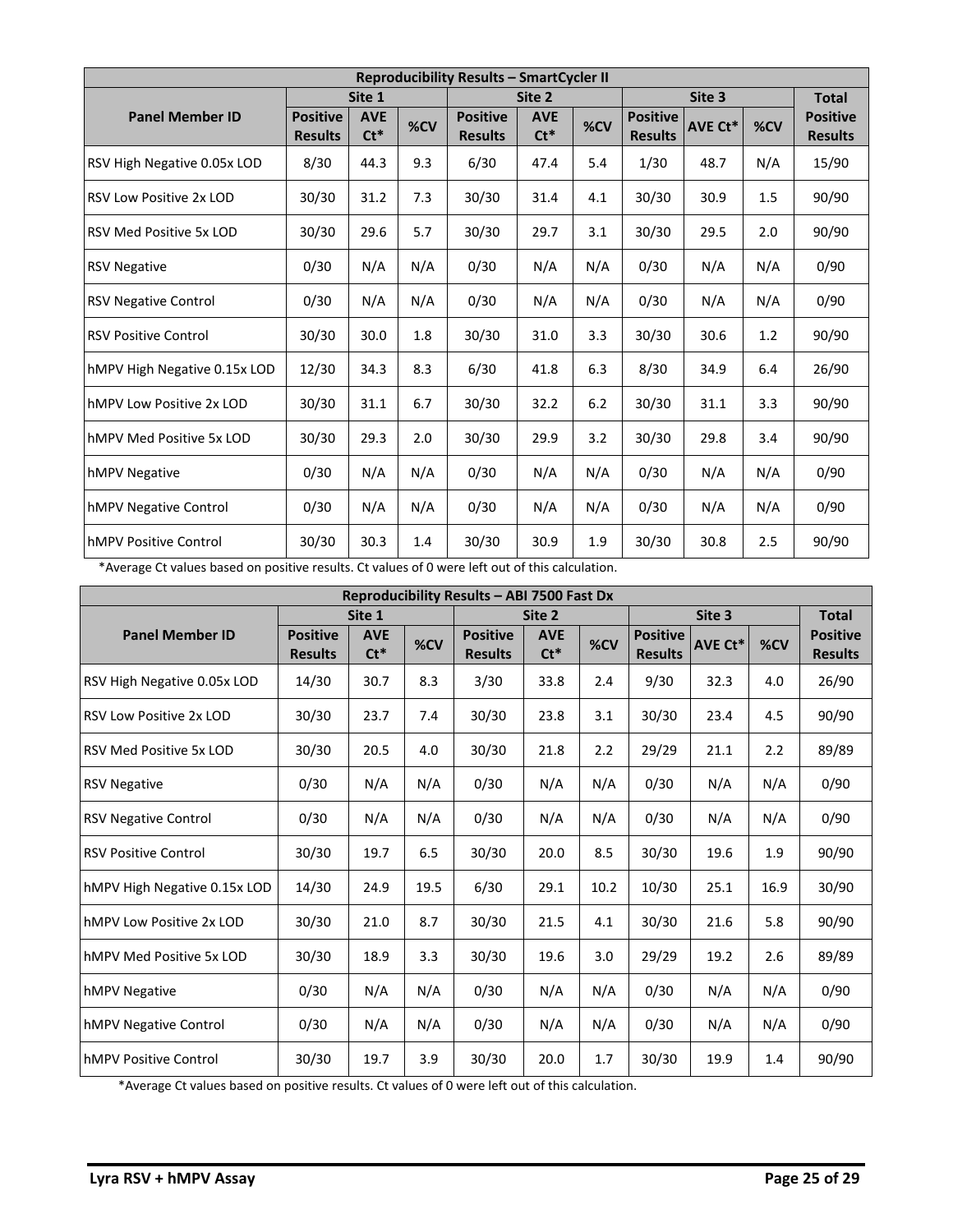| Reproducibility Results - QuantStudio Dx |                                   |                |     |                                   |         |     |                                   |                |      |                                   |  |
|------------------------------------------|-----------------------------------|----------------|-----|-----------------------------------|---------|-----|-----------------------------------|----------------|------|-----------------------------------|--|
|                                          | Site 1                            |                |     |                                   | Site 2  |     |                                   | Site 3         |      | <b>Total</b>                      |  |
| <b>Panel Member ID</b>                   | <b>Positive</b><br><b>Results</b> | <b>AVE Ct*</b> | %CV | <b>Positive</b><br><b>Results</b> | AVE Ct* | %CV | <b>Positive</b><br><b>Results</b> | <b>AVE Ct*</b> | %CV  | <b>Positive</b><br><b>Results</b> |  |
| RSV High Negative 0.3x LOD               | 15/30                             | 37.6           | 3.7 | 1/30                              | 37.7    | N/A | 23/30                             | 36.7           | 3.7  | 39/90                             |  |
| <b>RSV Low Positive 2x LOD</b>           | 30/30                             | 32.3           | 5.3 | 29/30                             | 34.9    | 5.0 | 30/30                             | 32.1           | 2.7  | 89/90                             |  |
| <b>RSV Med Positive 5x LOD</b>           | 30/30                             | 30.3           | 1.9 | 30/30                             | 31.5    | 5.5 | 30/30                             | 29.9           | 1.6  | 90/90                             |  |
| <b>RSV Negative</b>                      | 0/30                              | N/A            | N/A | 0/30                              | N/A     | N/A | 0/30                              | N/A            | N/A  | 0/90                              |  |
| <b>RSV Negative Control</b>              | 0/30                              | N/A            | N/A | 0/30                              | N/A     | N/A | 0/30                              | N/A            | N/A  | 0/90                              |  |
| <b>RSV Positive Control</b>              | 30/30                             | 30.9           | 1.7 | 30/30                             | 33.0    | 5.1 | 30/30                             | 31.9           | 10.2 | 90/90                             |  |
| hMPV High Negative 0.15x LOD             | 20/30                             | 35.9           | 4.0 | 11/30                             | 35.2    | 5.9 | 21/30                             | 36.6           | 4.0  | 52/90                             |  |
| hMPV Low Positive 2x LOD                 | 30/30                             | 30.3           | 5.0 | 30/30                             | 30.2    | 2.5 | 30/30                             | 30.4           | 2.1  | 90/90                             |  |
| hMPV Med Positive 5x LOD                 | 30/30                             | 28.9           | 2.0 | 30/30                             | 28.4    | 1.2 | 30/30                             | 28.3           | 3.7  | 90/90                             |  |
| hMPV Negative                            | 0/30                              | N/A            | N/A | 0/30                              | N/A     | N/A | 0/30                              | N/A            | N/A  | 0/90                              |  |
| hMPV Negative Control                    | 0/30                              | N/A            | N/A | 0/30                              | N/A     | N/A | 0/30                              | N/A            | N/A  | 0/90                              |  |
| <b>hMPV Positive Control</b>             | 30/30                             | 28.7           | 0.6 | 30/30                             | 28.1    | 2.3 | 30/30                             | 28.3           | 4.4  | 90/90                             |  |

\*Average Ct values based on positive results. Ct values of 0 were left out of this calculation.

# **Analytical Specificity – Cross-reactivity**

The analytical specificity of the Lyra RSV + hMPV Assay was evaluated by testing a panel consisting of 34 viruses, 26 bacteria and 1 yeast strain representing common respiratory pathogens or flora commonly present in the nasopharynx. Samples were extracted using the NucliSENS easyMAG System and tested in triplicate on both the ABI 7500 Fast Dx and the SmartCycler II. Analytical specificity of the Lyra RSV + hMPV Assay was 100%.

Organisms used for the study were the following:

### **Viruses**

Influenza A/Mexico/4108/2009, Influenza B/Florida/04/2006, Adenovirus 1/Adenoid 71, Adenovirus 2, Adenovirus 3, Adenovirus 4, Adenovirus 5, Adenovirus 7, Adenovirus 11, Adenovirus 14, Adenovirus 31, Coronavirus NL63, Coronavirus 229E, Coronavirus OC43, Coxsackievirus B4, Coxsackievirus B5/10/2006, Cytomegalovirus, Echovirus 7, Echovirus 9, Echovirus 6, Echovirus 11, Enterovirus 71, Enterovirus 70, Epstein Barr Virus, HSV Type 1 Maclnytre strain, Human Rhinovirus, HSV Type 2 G strain, Measles virus, Mumps virus, Parainfluenza Type 1, Parainfluenza Type 2, Parainfluenza Type 3, Parainfluenza Type 4, Varicella Zoster Virus

#### **Bacteria**

*Bordetella pertussis, , Bordetella bronchiseptica, Chlamydophila pneumonia, Chlamydia trachomatis, Legionella pneumophila, Mycobacterium intracellulare, Mycobacterium tuberculosis, Mycobacterium avium, Mycoplasma pneumoniae, Haemophilus influenza, Pseudomonas aeruginosa, Proteus vulgaris, Proteus mirabilis, Neisseria gonorrhoeae, Neisseria menigitidis, Neisseria mucosa, Klebsiella pneumonia, Escherichia coli, Moraxella catarrhalis, Corynebacterium diptheriae, Lactobacillus plantarum, Streptococcus pneumonia, Streptococcus pyogenes, Streptococcus salivarius, Staphylococcus epidermidis, Staphylococcus aureus.*

### **Yeast**

*Candida albicans*

### **ANALYTICAL SPECIFICITY – INTERFERING SUBSTANCES**

The performance of Lyra RSV + hMPV Assay was evaluated using both the ABI 7500 Fast Dx and the SmartCycler II for potentially interfering substances that may be present in nasopharyngeal specimens. The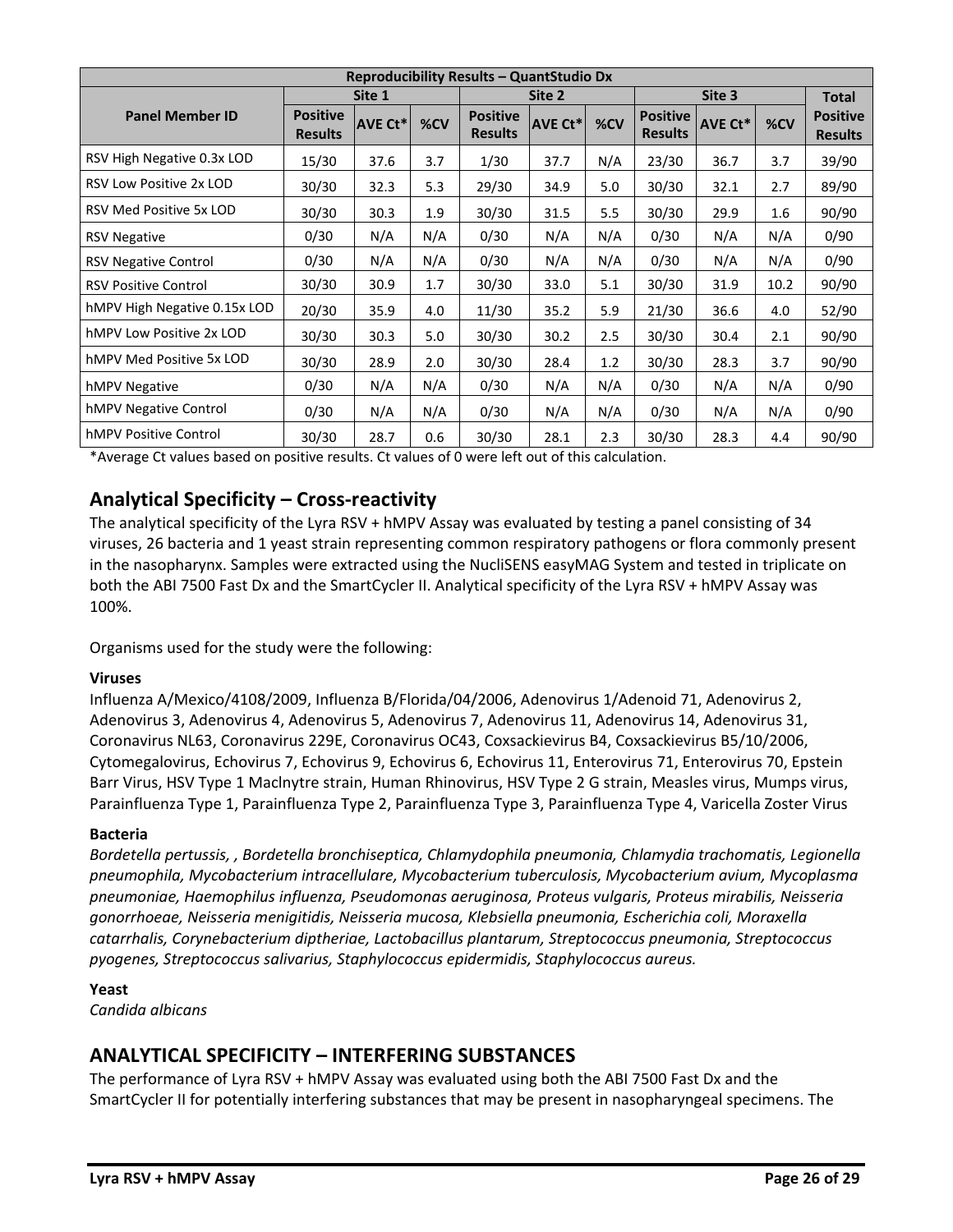potentially interfering substances were evaluated using the RSV B and hMPV B1 strains at a concentration of 3x and 10x LOD. There was no evidence of interference caused by the substances tested at 3x or 10x LOD.

| <b>Substance Name</b>                                                   | <b>Concentration Tested</b>                                                 |
|-------------------------------------------------------------------------|-----------------------------------------------------------------------------|
| Mucin (Bovine Submaxillary Gland, type I-S)                             | $60 \mu g/mL$                                                               |
| Blood (human), EDTA anticoagulated                                      | $2\%$ (vol/vol)                                                             |
| Neo-Synephrine                                                          | 15% (vol/vol)                                                               |
| Afrin Nasal Spray                                                       | 15% (vol/vol)                                                               |
| Zicam Homeopathic Non-Drowsy Allergy<br>Relief No Drip Liquid Nasal Gel | 5% (vol/vol)                                                                |
| Saline Nasal Spray                                                      | 15% (vol/vol) of dose                                                       |
| Throat Lozenges                                                         | $0.68$ g/mL; $1/18$ drop, crushed; active<br>ingredients: 1.7 mg/mL menthol |
| Zanamivir                                                               | $3.3 - 5$ mg/mL                                                             |
| Tobramycin                                                              | $4.0 \mu g/mL$                                                              |
| Mupirocin                                                               | $6.6 - 10$ mg/mL                                                            |
| Oseltamivir phosphate                                                   | 7.5-25 $mg/mL$                                                              |

### **Carryover and Cross-contamination Studies**

In an internal study there was no evidence of carry-over/cross contamination on either the ABI 7500 Fast Dx, the SmartCycler II, when the Lyra RSV + hMPV Assay was used to detect the presence of high concentrations of RSV‐A and hMPV‐A2 (1,000x LOD and 10,000x LOD, respectively) extracted with the NucliSENS easyMAG System.

In an internal study there was no evidence of carry-over/cross contamination on the QuantStudio Dx thermocycler platform when the Lyra RSV + hMPV Assay was used to detect the presence of high concentrations of RSV-B and hMPV-A1 (either 2.57E+06 or 3.16E+07, TCID<sub>50</sub>/mL respectively) extracted with the NucliSENS easyMAG System.

### **CUSTOMER AND TECHNICAL SUPPORT**

If you have any questions regarding the use of this product or to report a product problem, please contact Quidel Technical Support at 1.800.874.1517 (in the U.S.) or technicalsupport@quidel.com. If outside the U.S., further information can be obtained from your distributor, or directly from Quidel at one of the numbers listed below. Reference quidel.com to see more options for Support.

| Country                                    | Phone                    | <b>E-Mail Address</b>            |
|--------------------------------------------|--------------------------|----------------------------------|
|                                            | +353 (91) 412 474 (main) | emeatechnicalsupport@quidel.com  |
| Europe, Middle East and Africa             | 1800 200441 (toll free)  |                                  |
| Austria                                    | +43 316 231239           |                                  |
| Belgium                                    | +32 (2) 793 0180         |                                  |
| France                                     | 0 (805) 371674           |                                  |
| Germany                                    | +49 (0) 7154 1593912     |                                  |
| <b>Netherlands</b>                         | 0 800 0224198            |                                  |
| Switzerland                                | 0 800 554864             |                                  |
| United Kingdom                             | 08003688248              |                                  |
| Ireland                                    | +353 (91) 412 474        |                                  |
| Italy                                      | +39 (800) 620 549        |                                  |
| North America, Asia-Pacific, Latin America | 858.552.1100             | technicalsupport@quidel.com      |
|                                            | 437.266.1704 (main)      | technicalsupport@quidel.com      |
| Canada                                     | 888.415.8764 (toll free) |                                  |
|                                            | 0400 920 9366 or         | chinatechnicalservice@quidel.com |
| China                                      | +86 021 3217 8300        |                                  |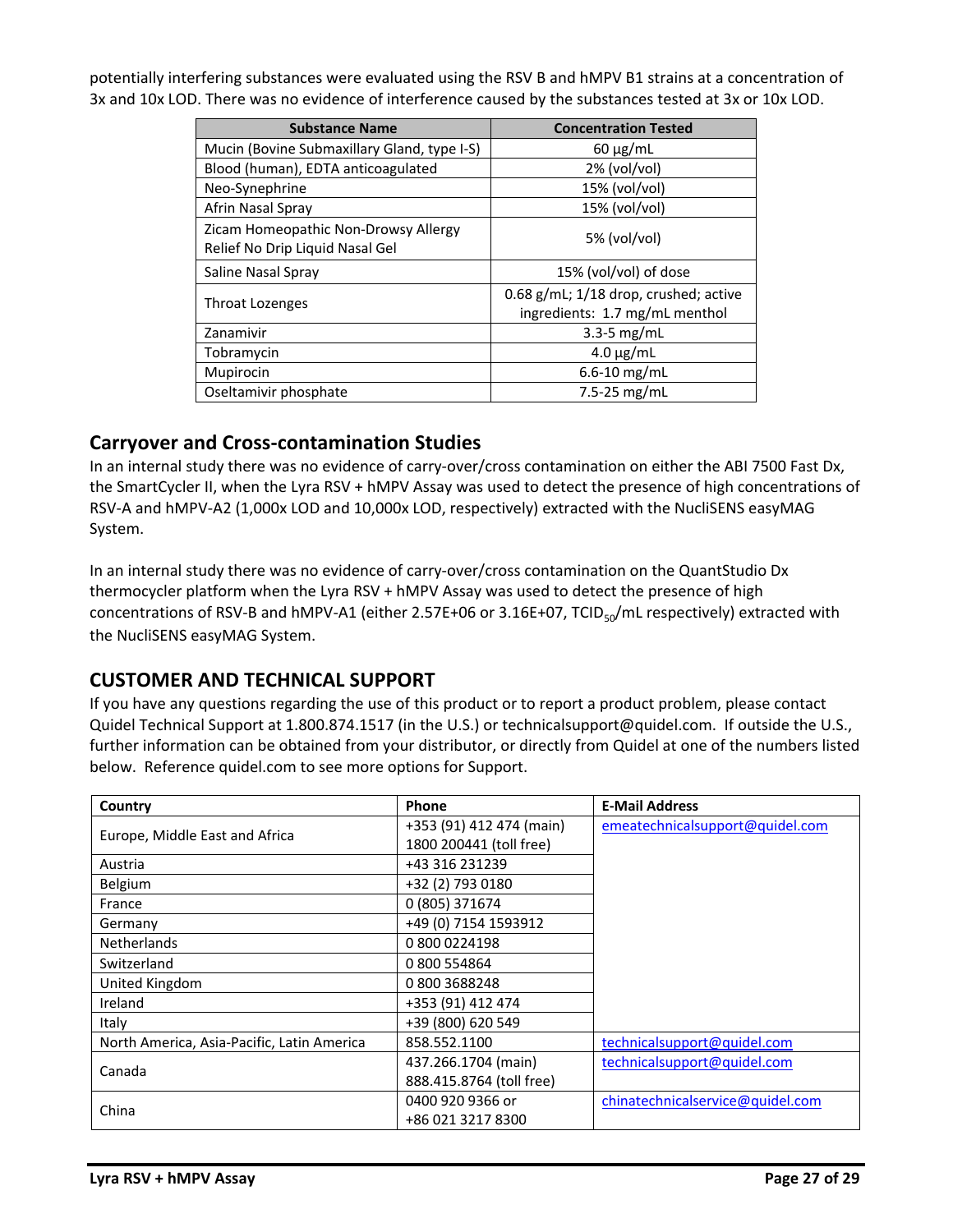## **INTELLECTUAL PROPERTY**

Dye compounds in this product are sold under license from BioSearch Technologies, Inc., and protected by U.S. and world-wide patents either issued or under application.

Quidel and Lyra are registered trademarks of Quidel Corporation. Any other trademark contained in this document is the property of its respective owner and its use herein does not imply sponsorship or endorsement of any products or services.

### **REFERENCES**

- 1. Glezen, et al. 1986. American journal of diseases of children. (1960) 140(6):543–6.
- 2. Hall, Caroline Breese. et al. 2009. New England Journal of Medicine. 360(6):588–98.
- 3. Papadopoulos, N.G. et. al. 2004. Respiratory Med. 98:879-882.
- 4. van den Hoogen, B.G. et. al. 2001. Nat Med. 7:719 –24.
- 5. Sloots, T.P. et al. 2006. EID. 12:1236-66.
- 6. Ebihara, T. et al. 2004. J Med Virol. 70:281-283.
- 7. van den Hoogen, B.G. et al. 2004. EID. 10:658-666.
- 8. Clinical and Laboratory Standards Institute. Viral Culture; Approved Guidelines. CLSI document M41-A [ISBN 1562386239] Clinical and Laboratory Standards Institute, 940 West Valley Road, Suite 1400, Wayne, Pennsylvania 19087-1898, USA 2006.

REF

M103 – Lyra RSV + hMPV Assay

$$
\fbox{\textsf{IVD}}
$$





MDSS GmBH Schiffgraben 41 30175 Hannover, Germany



Quidel Corporation 2005 East State Street, Suite 100 Athens, OH 45701 USA **quidel.com PIM103004EN00 (06/22)**